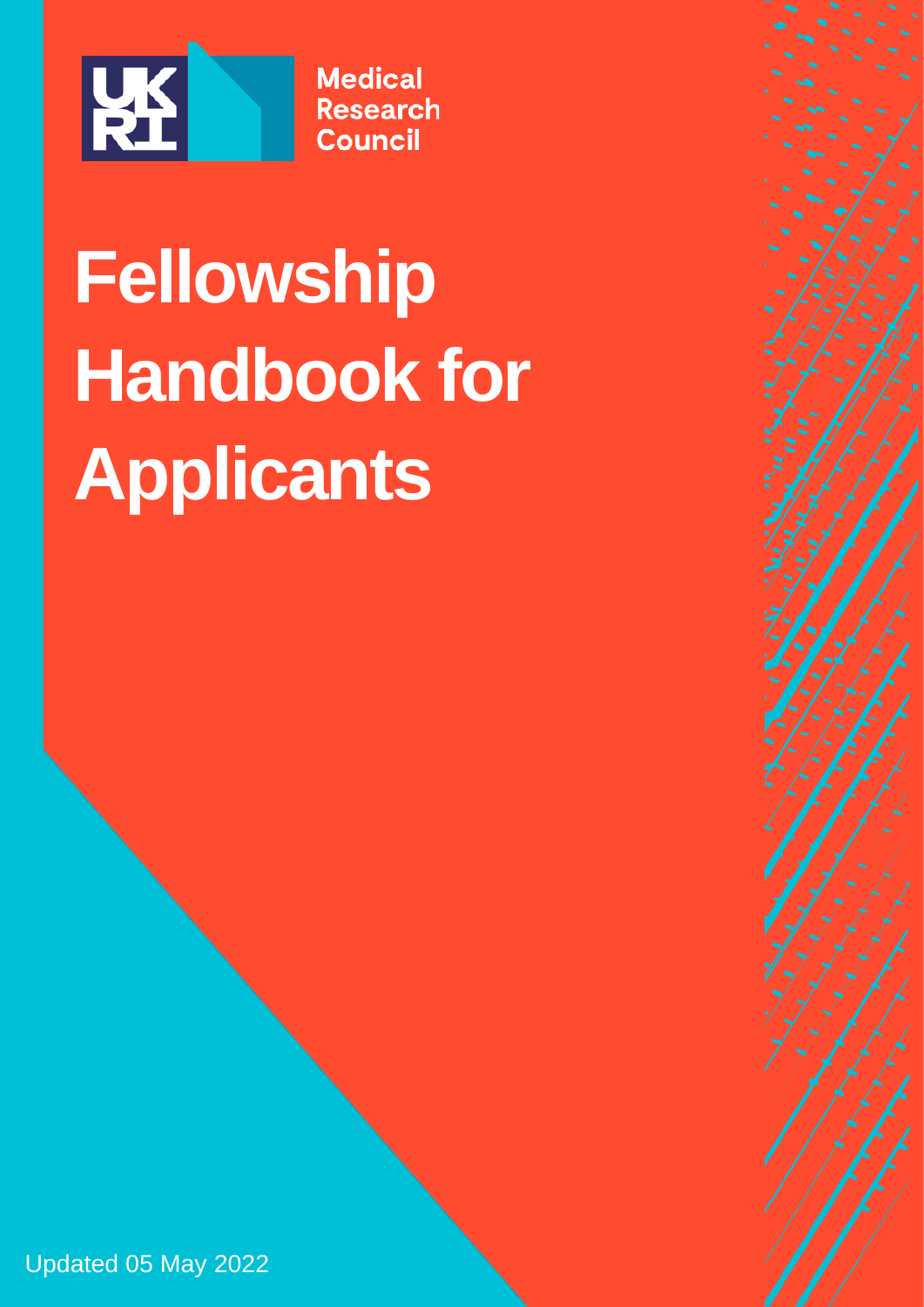#### **Contents**

| $\mathbf{1}$   |        |                                                                                      |  |
|----------------|--------|--------------------------------------------------------------------------------------|--|
|                | 1.1    |                                                                                      |  |
|                | 1.1.1  |                                                                                      |  |
|                | 1.2    |                                                                                      |  |
|                | 1.2.1  |                                                                                      |  |
|                | 1.3    |                                                                                      |  |
| $\overline{2}$ |        |                                                                                      |  |
|                | 2.1    |                                                                                      |  |
|                | 2.2    |                                                                                      |  |
|                | 2.3    |                                                                                      |  |
|                | 2.4    | Applicants for a Clinical Research Training Fellowship registered for a PhD or MD  4 |  |
|                | 2.5    |                                                                                      |  |
|                | 2.6    |                                                                                      |  |
|                | 2.7    | Visa guidance for overseas applicants (including EU, EEA and Swiss applicants from   |  |
|                | 2.8    |                                                                                      |  |
|                | 2.9    |                                                                                      |  |
|                | 2.10   |                                                                                      |  |
|                | 2.11   |                                                                                      |  |
|                | 2.12   |                                                                                      |  |
| 3              |        |                                                                                      |  |
| 3.1            |        |                                                                                      |  |
|                | 3.1.1  |                                                                                      |  |
|                | 3.1.2  |                                                                                      |  |
|                | 3.1.3  |                                                                                      |  |
|                | 3.1.4  |                                                                                      |  |
|                | 3.1.5  |                                                                                      |  |
|                | 3.1.6  |                                                                                      |  |
|                | 3.1.7  |                                                                                      |  |
|                | 3.1.8  |                                                                                      |  |
|                | 3.1.9  |                                                                                      |  |
|                | 3.1.10 |                                                                                      |  |
|                | 3.1.11 |                                                                                      |  |
|                | 3.1.12 |                                                                                      |  |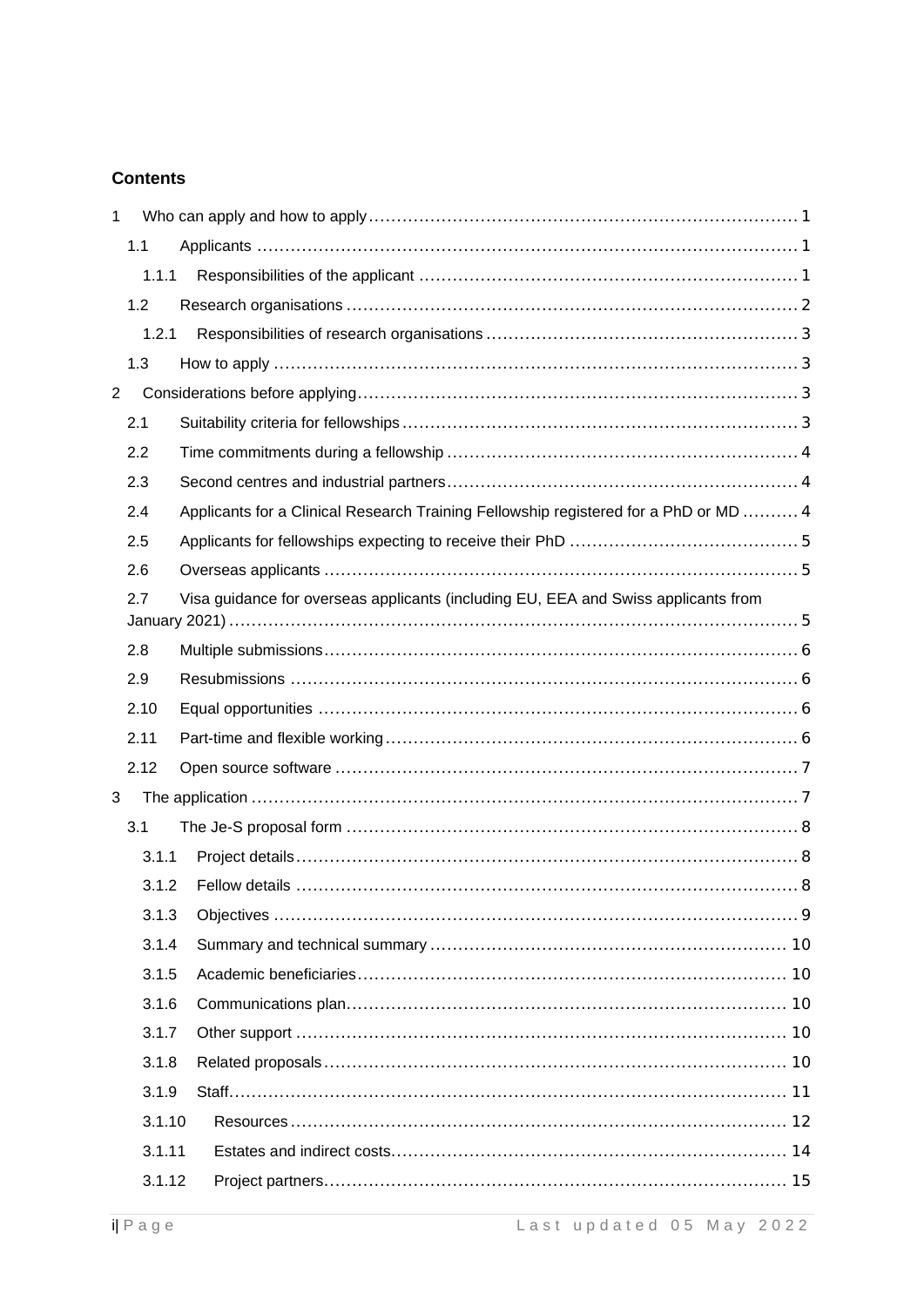| 3.1.13 |                                                                              |  |
|--------|------------------------------------------------------------------------------|--|
| 3.1.14 |                                                                              |  |
| 3.1.15 |                                                                              |  |
| 3.1.16 |                                                                              |  |
| 3.1.17 |                                                                              |  |
| 3.2    |                                                                              |  |
| 3.2.1  |                                                                              |  |
| 3.2.2  |                                                                              |  |
| 3.2.3  |                                                                              |  |
| 3.2.4  |                                                                              |  |
| 3.2.5  |                                                                              |  |
| 3.2.6  |                                                                              |  |
| 3.2.7  |                                                                              |  |
| 3.2.8  |                                                                              |  |
| 3.2.9  | MRC Industrial Collaboration Agreement (MICA) and MRC Industry Collaboration |  |
| 4      |                                                                              |  |
| 4.1    |                                                                              |  |
| 4.1.1  |                                                                              |  |
| 4.1.2  |                                                                              |  |
| 4.2    |                                                                              |  |
| 4.2.1  |                                                                              |  |
| 4.2.2  |                                                                              |  |
| 4.2.3  |                                                                              |  |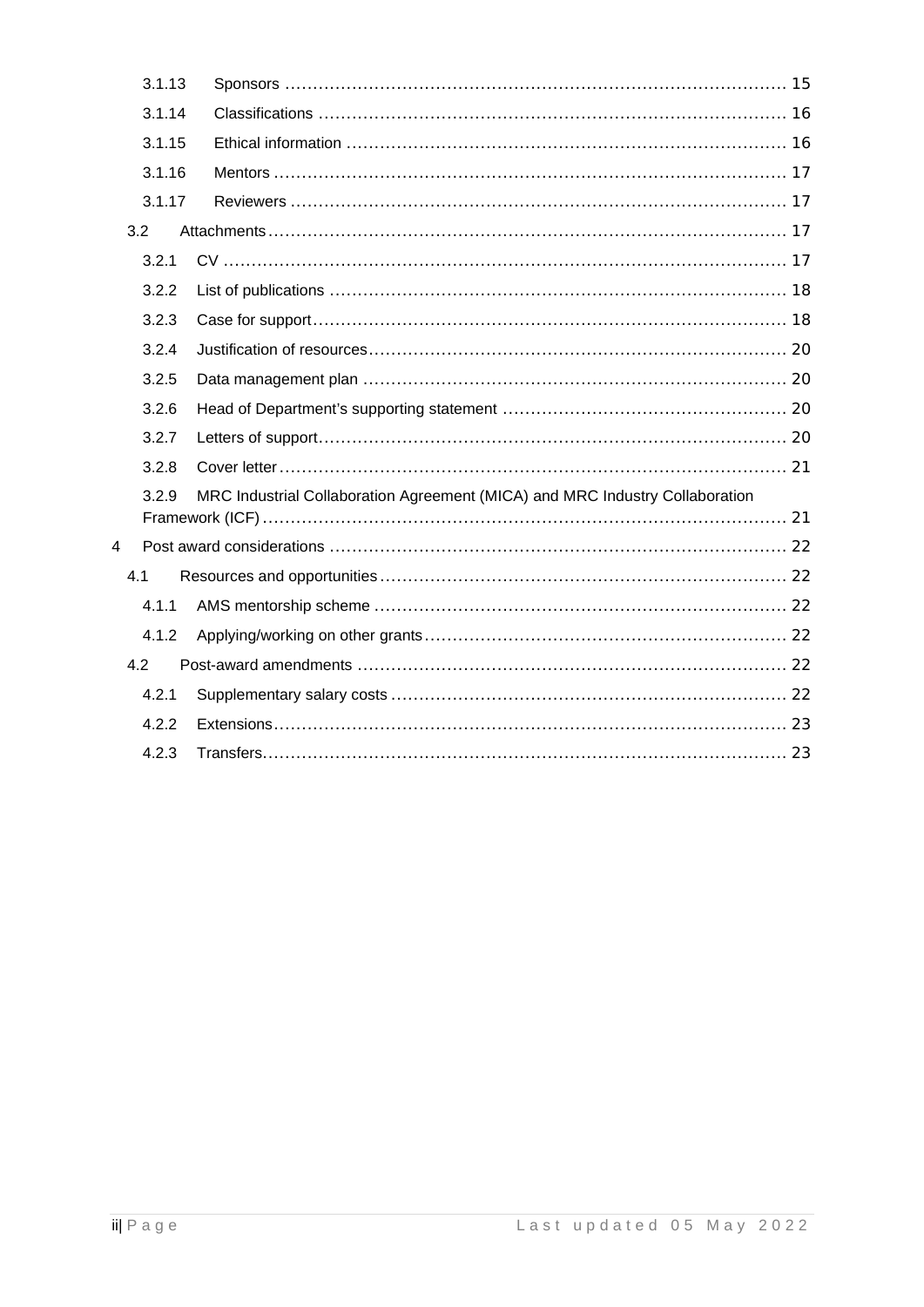# <span id="page-3-0"></span>**1 Who can apply and how to apply**

## <span id="page-3-1"></span>**1.1 Applicants**

MRC fellowships are personal awards for talented researchers to support key transition points in their careers. Many of today's leading biomedical and health researchers look back on their MRC fellowship as a significant stepping stone in developing their career.

We offer a range of fellowships to meet diverse needs, allowing training placements in the UK, abroad or in industry.

MRC Fellowships support:

- Individuals transitioning to the next level in their [careers,](http://www.mrc.ac.uk/skills-careers/interactive-career-framework/) normally through a change from an existing / current role
- Protected time to focus on your own research, shielded from other professional commitments. Clinicians can undertake clinical duties as part of their award
- Funding for a challenging research project **and** an ambitious programme of research training which offers accelerated personal and career development
- Progression towards fulfilling long term career goals, which includes an aspiration to strengthening the UK research base
- A clear [commitment from the Research Organisation](http://www.rcuk.ac.uk/RCUK-prod/assets/documents/skills/FellowshipStatement.pdf) to supporting, developing and mentoring the fellow

The fellow must plan to be based at the lead organisation at which the award will be administered and all applicants are expected to demonstrate a commitment to strengthening the UK research base beyond the period of their fellowship. If the lead organisation changes once the application is submitted, the applicant should contact the MRC at [fellows@mrc.ukri.org](mailto:fellows@mrc.ukri.org) as soon as possible to discuss how they should proceed.

MRC is keen to support applicants returning to research following a [career break](http://www.mrc.ac.uk/skills-careers/additional-career-support/flexible-working-policies/) or wishing to combine their training with domestic or professional clinical responsibilities. For further information, please see 2.10 'Equal opportunities' and 2.11 'Part-time and flexible working'.

#### <span id="page-3-2"></span>**1.1.1 Responsibilities of the applicant**

MRC expects all of the researchers it funds to adopt the highest achievable standards in the conduct of their research. This means exhibiting impeccable scientific integrity and following the principles of good research practice detailed in the [MRC Good Research Practice](http://www.mrc.ac.uk/research/research-policy-ethics/good-research-practice/)  [Guidelines.](http://www.mrc.ac.uk/research/research-policy-ethics/good-research-practice/)

All researchers submitting a proposal to MRC must accept the [Research Council](https://www.ukri.org/funding/information-for-award-holders/grant-terms-and-conditions/) Terms [and](https://www.ukri.org/funding/information-for-award-holders/grant-terms-and-conditions/)  [Conditions of Research Council fEC Grants](https://www.ukri.org/funding/information-for-award-holders/grant-terms-and-conditions/) and [MRC Terms and Conditions.](http://www.mrc.ac.uk/funding/guidance-for-mrc-award-holders/information-for-award-holders/)

We also expect all stakeholders in fellowships to act in accordance to our Expectations of MRC Fellowships and comply with the guidance in this handbook and the [Guidance for](http://www.mrc.ac.uk/documents/pdf/guidance-for-applicants-and-award-holders/)  [Applicants.](http://www.mrc.ac.uk/documents/pdf/guidance-for-applicants-and-award-holders/)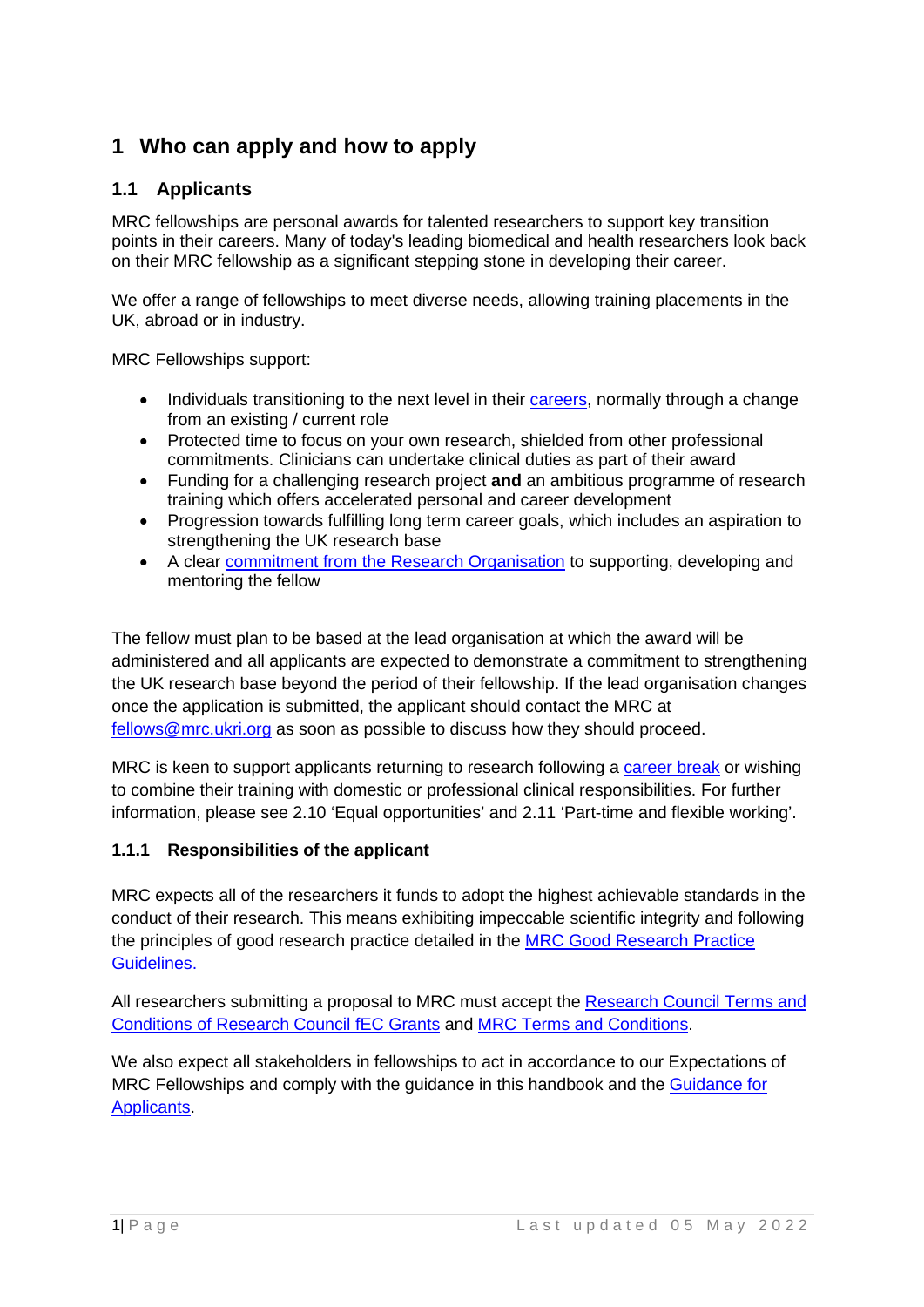# <span id="page-4-0"></span>**1.2 Research organisations**

The lead organisation is responsible for administering the grant and must be one of the types of organisations listed below. The MRC are supportive of fellows who wish to spend part of their fellowship carrying out research at a second academic centre, either within the UK or overseas, or with an industrial partner. See section 2.3 for further details.

#### • **Higher Education Institutions (including MRC Units)**

All UK Higher Education Institutions (HEIs) that receive grant funding from one of the UK higher education funding bodies are eligible to receive funds for research, postgraduate training and associated activities.

These bodies consist of Research England (RE), Higher Education Funding Council for Wales (HEFCW), Scottish Funding Council (SFC) and the Northern Ireland Department for the Economy (DfE).

MRC Units apply as a department of the HEI.

#### • **Independent Research Organisations**

A number of Independent Research organisations (IROs) are eligible to apply for funding. A full list of IROs, as well as the application process to become an IRO, can be found on the [UKRI website.](https://www.ukri.org/funding/how-to-apply/eligibility/) To submit a fellowship application an IRO must be eligible to apply for responsive mode funding. For MRC applications, IROs encompass NHS bodies with research capacity (the Board, NHS Clinical Commissioning Group, NHS Special Authority, NHS Trust, NHS Foundation Trust, NHS Local Health Board).

#### • **MRC Institutes**

Applicants may apply for fellowships to be based at one of the MRC institutes if they are not currently employed by UKRI.

Applicants should justify their choice of host institution as part of their application.

Applicants currently employed by UKRI in one of MRC's institutes and proposing to hold their fellowship within the same MRC institute, will only be considered under exceptional circumstances. Individuals in such cases are only eligible to apply if given prior written permission by MRC head office. Applications without prior approval will not be considered further. Permission must be sought by the institute Director (or a nominated deputy) on the applicant's behalf by emailing [fellows@mrc.ukri.org](mailto:fellows@mrc.ukri.org) at least two months prior to the submission deadline. The case for exception should:

- Demonstrate that a fellowship would lead to a substantial change in in the role of the applicant, with significant potential for research and career development.
- Confirm the source of funding for the applicant's current post within the unit. Permission to apply for a MRC fellowship will normally only be granted if the applicant's current post is supported by a grant or is a non-core funded supernumerary post (normally for at least twelve months).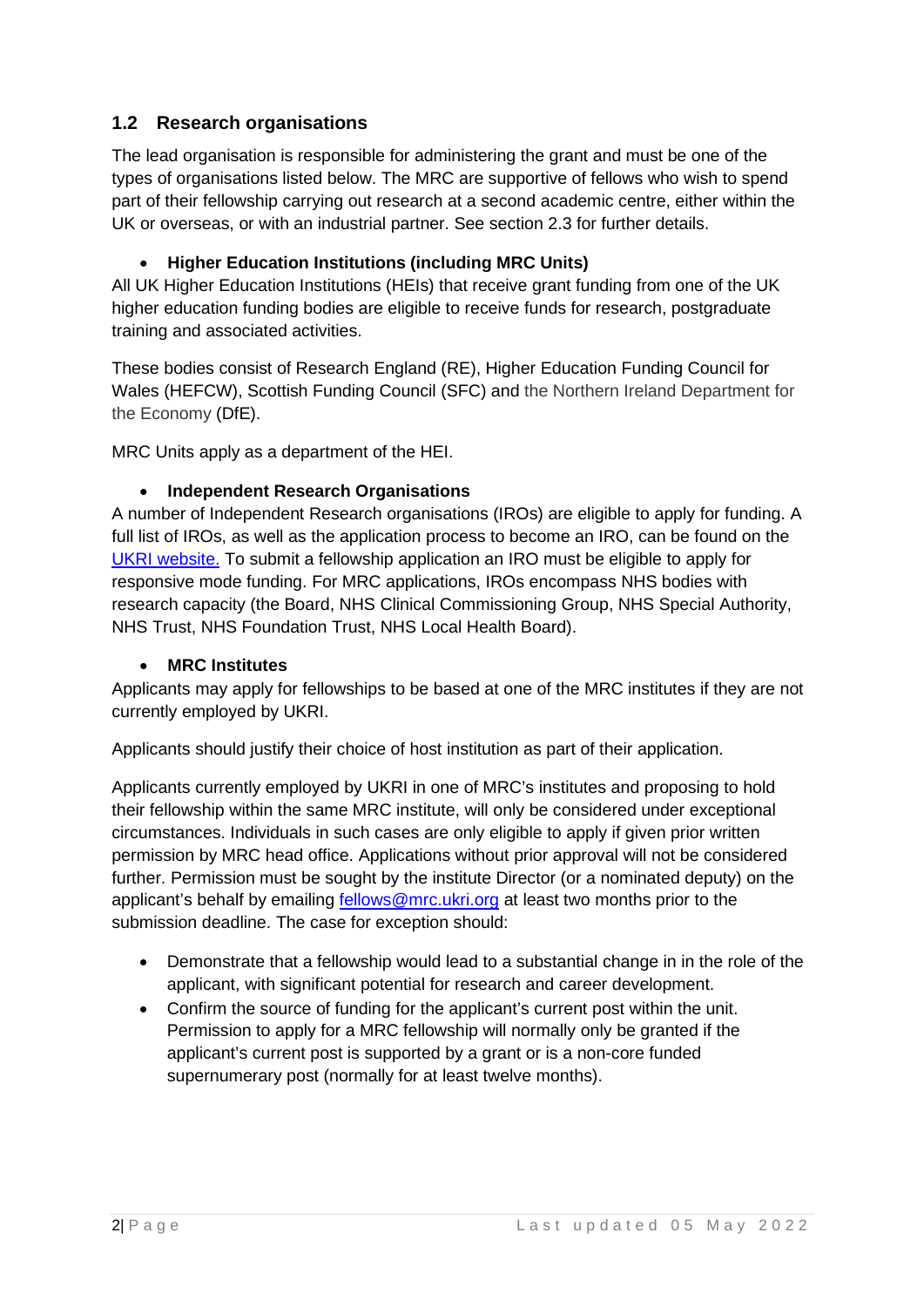#### <span id="page-5-0"></span>**1.2.1 Responsibilities of research organisations**

By submitting a proposal to the MRC, a research organisation indicates their formal acceptance of the proposal, the [Research Council Terms and Conditions,](https://www.ukri.org/funding/information-for-award-holders/grant-terms-and-conditions/) MRC additional terms and conditions (and any other terms and conditions specified in the award letter), and their approval of the salaries and resources sought.

Administrative authorities have responsibility for ensuring that the salaries and resources cited in the proposals are sufficient to undertake the proposed research, to attract sufficiently experienced and skilled staff, and represent good value for money. The salary requested should be in line with the level the research organisation would provide were the fellow appointed within their own pay structure.

Research organisations are expected to act in accordance with the Expectations of MRC Fellowships.

#### <span id="page-5-1"></span>**1.3 How to apply**

All applications must be submitted via the Joint Electronic Submission system [Je-S.](https://je-s.rcuk.ac.uk/JeS2WebLoginSite/Login.aspx)

When an application is submitted through Je-S it does not pass directly to the MRC, but to the research organisation's administration team who will then submit the proposal to the MRC.

All applications must be submitted through the lead research organisation where the fellow plans to undertake the fellowship, which in turn must be Je-S registered.

All applicants are strongly advised to contact the team responsible for proposal submissions at their research organisation to confirm how much time they will need to process the application and complete the submission process.

All applications must be submitted to the MRC via the Research Council Je-S system by 4pm on the advertised closing date. A list of current deadlines can be found at [MRC](http://www.mrc.ac.uk/funding/deadlines/fellowships-application-submission-deadlines/)  [Deadline Page.](http://www.mrc.ac.uk/funding/deadlines/fellowships-application-submission-deadlines/) Applicants are advised to check the deadlines regularly as they may change.

**Applications received after the deadline will not be considered.**

# <span id="page-5-2"></span>**2 Considerations before applying**

#### <span id="page-5-3"></span>**2.1 Suitability criteria for fellowships**

To be considered suitable, applicants must articulate why support via a fellowship is appropriate for their long term career goals and chosen career route (this should be explained in the career intentions section, see section 3.1.3). Applicants must also clearly demonstrate that their skills and experience at the time of their application match those of the relevant career stage in the applicant skills and [experience](http://www.mrc.ac.uk/skills-careers/applicant-skills-and-experience/) table (this should be made clear throughout the proposal and should particularly be addressed in the research experience section (see 3.1.2) and the applicant's CV).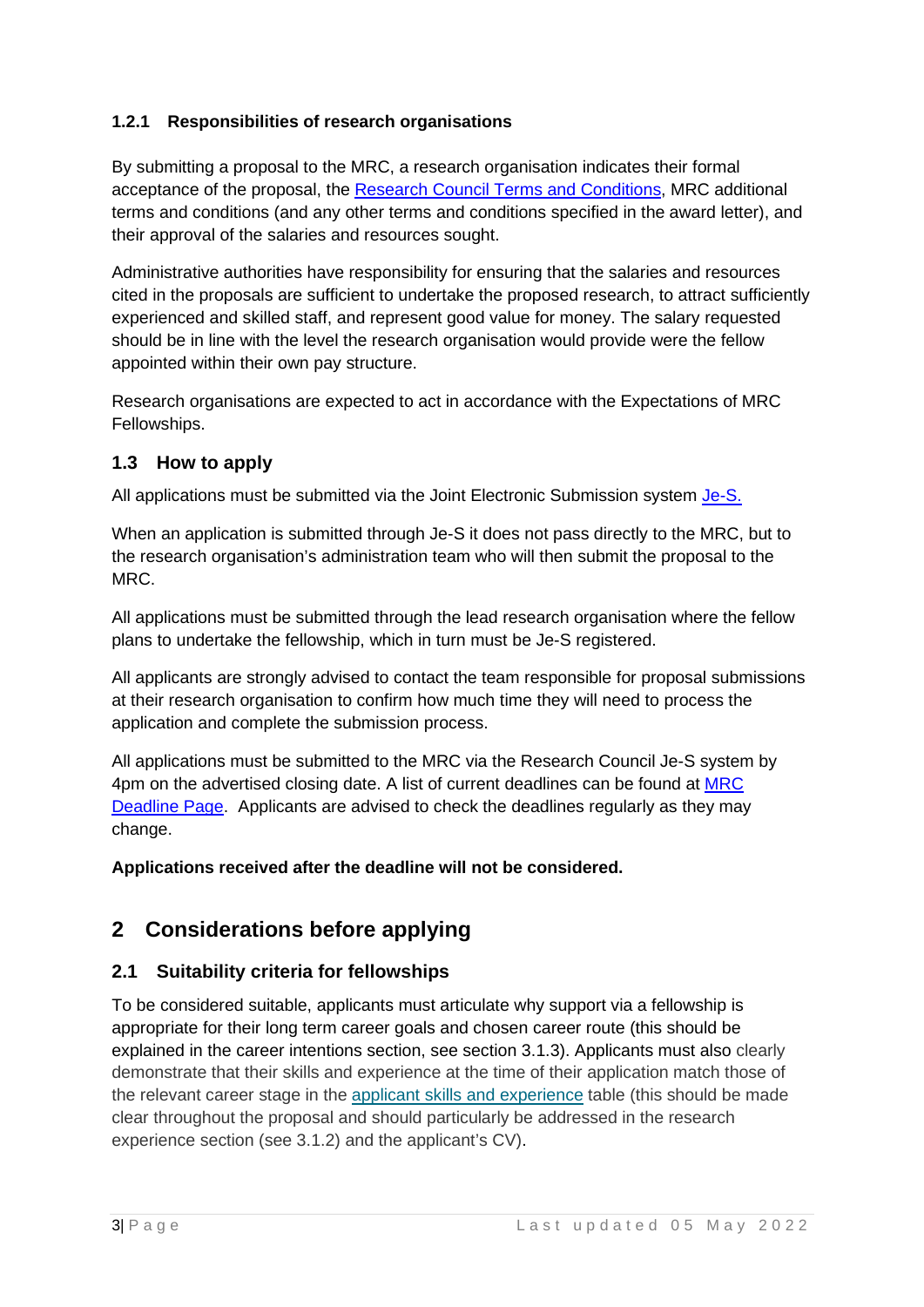All applicants must familiarise themselves with the guidance for the relevant schemes before completing an application. An overview of the schemes offered and their suitability requirements can be found at [www.mrc.ac.uk/skills-careers/fellowships/guidance-for](http://www.mrc.ac.uk/skills-careers/fellowships/guidance-for-fellowship-applicants/applying-for-a-fellowship/)[fellowship-applicants/applying-for-a-fellowship/.](http://www.mrc.ac.uk/skills-careers/fellowships/guidance-for-fellowship-applicants/applying-for-a-fellowship/) Information relating to each of the fellowships can be found at [www.mrc.ac.uk/skills-careers/fellowships/](http://www.mrc.ac.uk/skills-careers/fellowships/) and queries about any MRC fellowship scheme should be directed to fellows@mrc.ukri.org

Where a proposal contains inter-disciplinary research applicants should consult the relevant Programme Manager via **fellows@mrc.ukri.org** well before the submission deadline to confirm whether the research fits within MRC's remit.

# <span id="page-6-0"></span>**2.2 Time commitments during a fellowship**

All MRC fellowship schemes provide competitive salaries, allowing fellows protected time to fully concentrate on their research, training and development and establish a competitive position by the end of the award. Fellows in receipt of full-time awards may spend up to six hours a week (pro-rated for part-time fellows) on other commitments (e.g. teaching, demonstrating, other funded projects) or undertaking up to two clinical sessions a week in the case of clinical fellows. Greater flexibility may be permitted during the second half of a fellowship. Existing fellows wishing to dedicate over six hours a week to non-fellowship activities must contact [fellows@](mailto:fellows@headoffice.mrc.ac.uk) mrc[.ukri.org](mailto:fellows@headoffice.mrc.ac.uk) to request permission prior to making any commitment.

# <span id="page-6-1"></span>**2.3 Second centres and industrial partners**

MRC is supportive of fellows who wish to spend part of their fellowship carrying out research at a second academic centre, either within the UK or overseas, or with an industrial partner to benefit from unique training opportunities. Applicants may spend up to twelve months of their award at a second organisation. Applicants intending to spend longer periods abroad should contact MRC at fellows@mrc.ukri.org before submitting a proposal.

All MRC fellowship schemes provide support for the costs incurred by undertaking training at a second centre, as detailed in section [3.1.10](#page-14-0) of this guidance. All applications must be submitted via the lead host research organisation, which will remain responsible for the administration of the award during the fellow's period at another centre. Details of the second centre should be included in the Collaborations Explanation section of the proposal form and in the case for support (see sections [3.1.3](#page-11-0) and [3.2.3](#page-20-1) for details), and all associated costs clearly labelled as '2nd centre costs' in the Resources section of the form.

# <span id="page-6-2"></span>**2.4 Applicants for a Clinical Research Training Fellowship registered for a PhD or MD**

Applicants who have already started a PhD, MD, or equivalent research degree may apply for a Clinical Research Training fellowship if at the proposed award start date they will not have been registered for that degree for more than twelve months (FTE). Applicants must clearly state any courses for which they are enrolled in their CV and should attach a letter of support from their research organisation's postgraduate office to confirm their registration date and the percentage of time for which they are registered. Such applicants may seek a standard three year award if they wish (pro-rated for part-time fellowships, minimum 50% of the fellow's time). The minimum period for a clinical research training fellowship is two years (pro-rata for part-time awards).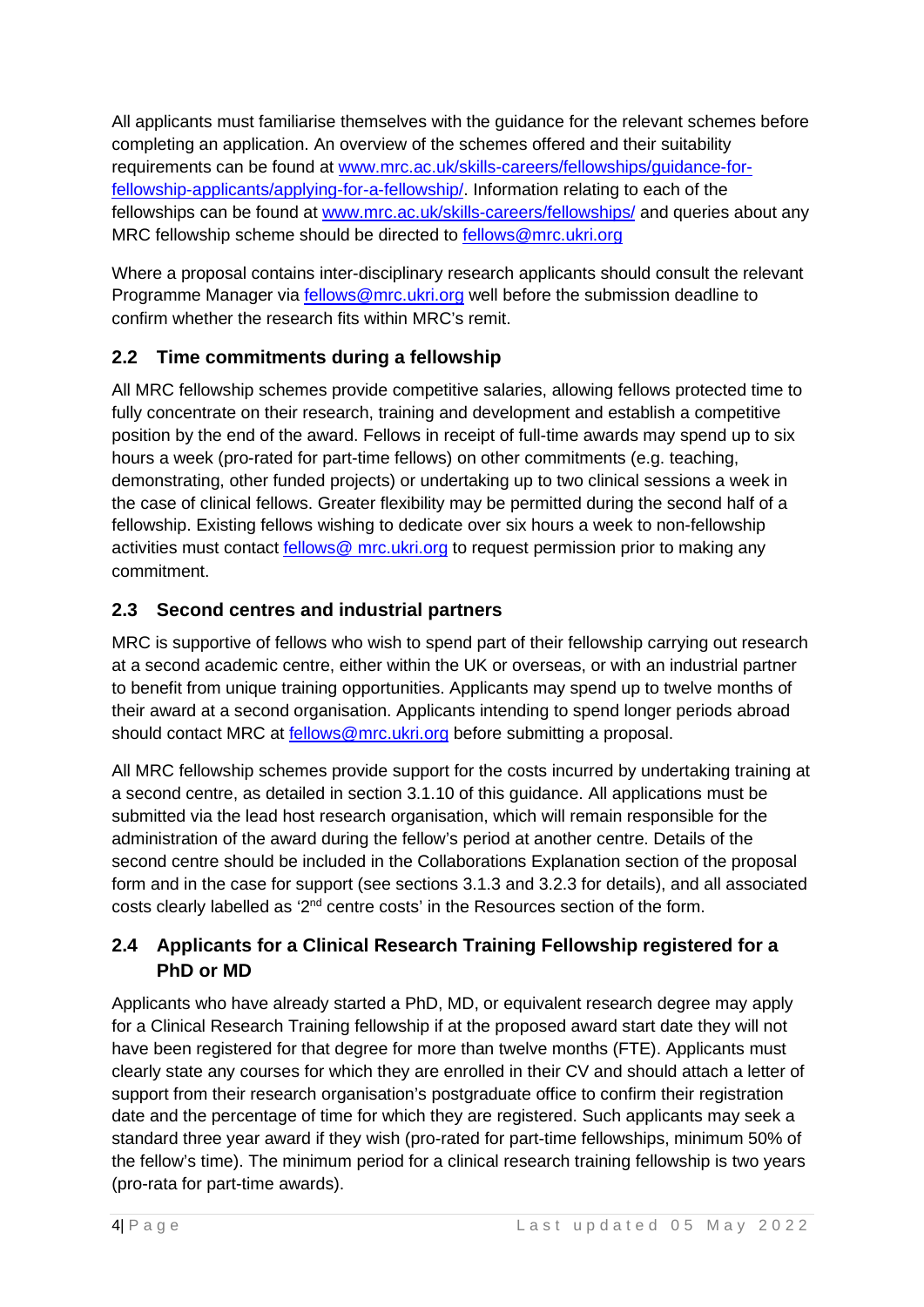# <span id="page-7-0"></span>**2.5 Applicants for fellowships expecting to receive their PhD**

There are a number of early-career fellowships where applicants may apply without having their PhD, but where they expect to receive it by the time of their take-up of a fellowship. In this case, the prospective fellow must have obtained their PhD within the approved take-up period for the competition (advertised on the MRC website). Should the prospective fellow fail to obtain their PhD within the take-up period, the award will lapse; no extension will be permitted and they must re-apply. It is the responsibility of the fellow to provide documentary evidence of their PhD to the MRC at RFPD@mrc.ukri.org

# <span id="page-7-1"></span>**2.6 Overseas applicants**

Overseas applicants may apply to MRC fellowship schemes. All candidates are expected to demonstrate a long-term aspiration to strengthen the UK research base. All fellowship applicants must comply with Home Office requirements and, where appropriate, hold a valid work visa or work permit to cover the period of the fellowship. Visa guidance for Non-European Economic Area Applicants and for EU/EEA applicants entering the UK from January 2021, can be found in section 2.7. Any queries regarding residence eligibility or visa requirements should be addressed to the research organisation concerned.

#### <span id="page-7-2"></span>**2.7 Visa guidance for overseas applicants (including EU, EEA and Swiss applicants from January 2021)**

Successful fellowship applicants who require a visa to work in the UK will be eligible to be considered under the Global Talent Visa (Route 2:Individual fellowships). A list of the approved fellowships for this visa can be found at the following link: [https://royalsociety.org/grants-schemes-awards/global-talent-visa/route-2-individual](https://royalsociety.org/grants-schemes-awards/global-talent-visa/route-2-individual-fellowships/)[fellowships/.](https://royalsociety.org/grants-schemes-awards/global-talent-visa/route-2-individual-fellowships/) In line with the highly prestigious nature of the awards, this visa route is designed for talented and promising individuals in specific sectors wishing to work in the UK. It replaced the Tier 1 (Exceptional Talent) visa on 20 February 2020.

MRC fellowships on the [approved list,](https://royalsociety.org/grants-schemes-awards/global-talent-visa/route-2-individual-fellowships/) are eligible for fast-track endorsement for the Global Talent Visa under the 'Exceptional Promise' category for future research leaders. To apply for endorsement under this route you must select the relevant 'fast-track' option on the [Stage](https://www.gov.uk/global-talent/apply)  [1 \(endorsement\) application form](https://www.gov.uk/global-talent/apply) and provide a copy of your fellowship award letter. If your Stage 1 application is endorsed, you can apply for a visa under Stage 2 on [GOV.UK.](https://www.gov.uk/global-talent/) You will need to supply a copy of your endorsement letter. Endorsement as part of Stage 1 is not of itself decisive as to whether a Global Talent visa will be issued and the granting of any visa is always subject to the standard Home Office general grounds for refusal of a visa.

Further information can be found at the following link:

#### <https://www.gov.uk/global-talent-researcher-academic/individual-fellowship>

UKRI is able to provide additional guidance regarding the appropriate evidence required to complete the visa application process under the visa. Please contact [fellowtier1info@rcuk.ac.uk](mailto:fellowtier1info@rcuk.ac.uk) for further details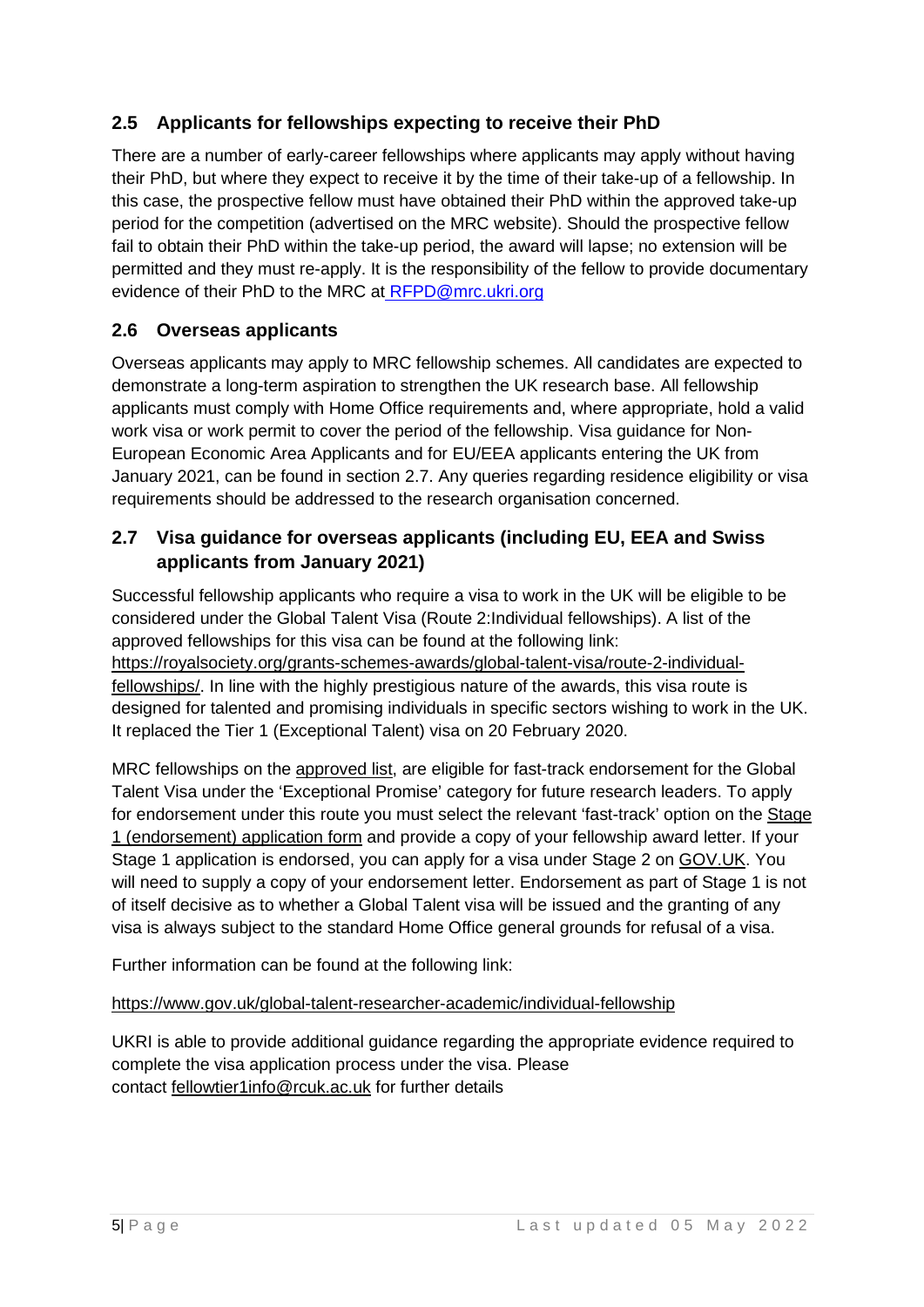# <span id="page-8-0"></span>**2.8 Multiple submissions**

Applicants may only have one fellowship proposal under consideration by MRC at any point, however, may simultaneously apply to other funders' fellowship schemes.

Applicants may not have simultaneous fellowship proposals under consideration by MRC and UKRI Fellowships schemes.

Where a proposal contains inter-disciplinary research, applicants should consult the relevant Programme Manager via fellows@mrc.ukri.org well before the submission deadline to confirm which Research Council is best placed to consider the proposal.

Applicants may simultaneously seek grant support for other projects, from MRC or other funders, while their MRC fellowship is under consideration, however;

- No part of the fellowship project may be under consideration as a grant proposal with any organisation while under consideration for an MRC fellowship award.
- Any funding secured from MRC or other funders must be in compliance with the MRC fellowship terms and conditions if awarded, including the time commitments conditions detailed in section [2.2.](#page-6-0)
- Applicants may not apply as principal investigator on a grant to MRC while simultaneously applying for an MRC fellowship (with the exception of Senior Fellowship applicants).

Any fellowship or grant submissions under consideration at the time of application should be noted in the 'Other Support' section of the proposal form.

#### <span id="page-8-1"></span>**2.9 Resubmissions**

Resubmissions must include substantive amendments from the original submission, which should be detailed in the cover letter. Applicants may submit to any MRC fellowship scheme only twice, regardless of the extent of changes to the proposal.

Applicants should allow at least a year between submissions whether applying to the same or a different scheme. Applicants wishing to reapply within a year should request permission from the relevant programme manager prior to resubmission by contacting [fellows@mrc.ukri.org](mailto:fellows@mrc.ukri.org)

#### <span id="page-8-2"></span>**2.10 Equal opportunities**

As part of the MRC's equal opportunities policy, equal consideration will be given to applicants returning to research following a [career break](http://www.mrc.ac.uk/skills-careers/additional-career-support/flexible-working-policies/) and those with flexible working arrangements. There are no age limits for any of our schemes.

The MRC also sponsors at least two Daphne Jackson Fellows a year which are aimed at people returning to research after a career break and offer an opportunity to re-establish scientific credentials whilst retraining and renewing skills that are essential for a future career. For full details, please refer to the **[Daphne Jackson Trust](http://www.daphnejackson.org/) webpage**.

#### <span id="page-8-3"></span>**2.11 Part-time and flexible working**

The MRC is very supportive of applicants wishing to combine their research training with domestic responsibilities or to meet professional clinical requirements (see below), and all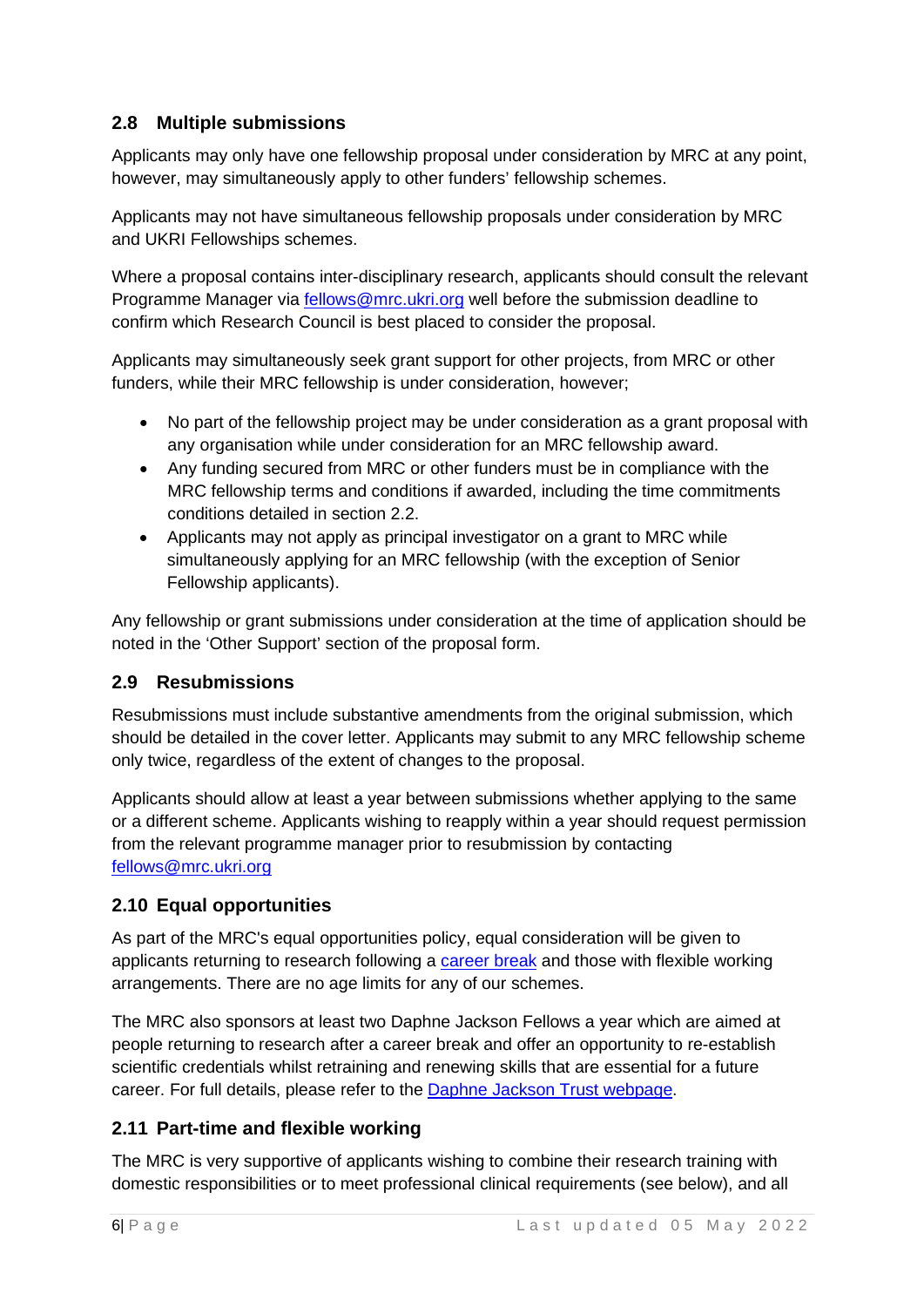our fellowship awards may therefore be held on a part-time basis or within flexible working arrangements. Normally at least 0.5 full-time equivalent (FTE) must be dedicated to the fellowship and the value of a part-time award may be requested on a pro rata basis (not exceeding the full-time equivalent of the Fellowship scheme period). For example, a three year fellowship on a full-time basis would equate to a 6 year fellowship with the fellow working 0.5 FTE, but the value of the award would remain the same.

Examples of applicants who may need to apply for a part-time award to continue professional clinical responsibilities include GPs, midwives, nurses and members of allied health professions. Medically qualified applicants may not apply for a part-time award in order to continue higher specialist training during the fellowship. As part of a full-time award, medically qualified fellows may continue to undertake up to two clinical sessions a week. Applicants should contact the MRC Fellows team at [fellows@mrc.ukri.org](mailto:fellows@headoffice.mrc.ac.uk) if their specialty would require a greater time commitment to clinical duties.

# <span id="page-9-0"></span>**2.12 Open source software**

The Government policy on Open Source Software (OSS) is available from the e-Government Unit of the Cabinet Office. Further information is available from [The Open Source Initiative.](http://opensource.org/)

Publicly funded R&D projects which aim to produce software outputs should specify a proposed software exploitation route at the start of the project. At the completion of a project, the software should be exploited either commercially or within an academic community or as OSS. Note that the policy on exploiting R&D software does not apply to software developed in the area of defence, national security or law enforcement. It also does not apply to software developed by Trading Funds.

# <span id="page-9-1"></span>**3 The application**

The application has a number of components; the Je-S electronic proposal form, mandatory attachments, and optional attachments as listed below.

The Je-S electronic proposal form and the documents listed below are mandatory

- CV
- List of Publications
- Case for Support
- Justification of Resources
- Data Management Plan
- Head of Department Statement

The following types of attachment should be included if relevant:

- Letters of Support
- Covering Letter
- MICA/ICF Form
- Heads of Terms

Guidance is provided on each of these attachment types in section [3.2.](#page-19-2) All attachments should be completed in a sans-serif typeface (Arial or equivalent, not Arial Narrow) and font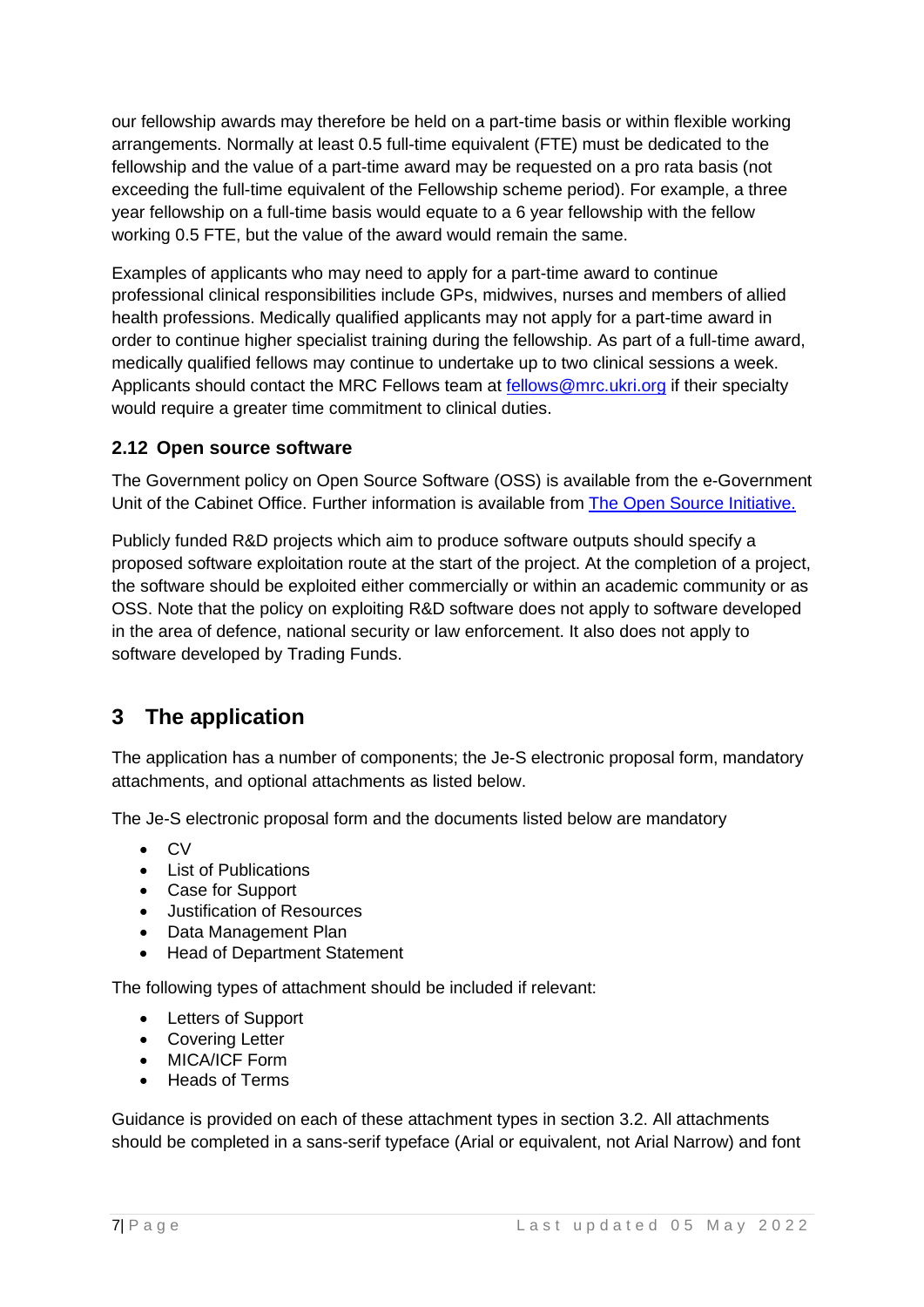size of 11pt. Applications will not be accepted where smaller typefaces or narrow versions of the typeface have been used.

Further information on the common reasons for applications being returned to research offices can be found in Section 2.4 of the Guidance for Applicants

# <span id="page-10-0"></span>**3.1 The Je-S proposal form**

#### <span id="page-10-1"></span>**3.1.1 Project details**

Details of the lead research organisation, the project title, start date and duration should be entered on this page. Applicants may also enter their own reference number for ease of grants management.

Only one research organisation may be entered in this section. If the proposal involves a second academic/industrial/overseas centre, details should be entered in the Collaborations Explanation section of the form and in the research environment overview in the case for support (see sections [3.1.3](#page-11-0) and [3.2.3\)](#page-20-1). Further details may also be included in the mentors section of the form, or in the Project Partners section if they will be making a financial or inkind contribution to the project. (see sections [3.1.16](#page-19-0) and [3.1.12\)](#page-17-0).

The project title should be no more than 150 characters and reflect the aim of the project.

The start date should be realistic and would normally be between one and six months after the date of the decision making meeting. The dates of all forthcoming panel meetings are available on the MRC's [deadlines page.](http://www.mrc.ac.uk/funding/deadlines/fellowships-application-submission-deadlines/)

#### <span id="page-10-2"></span>**3.1.2 Fellow details**

The fellow's salary is awarded as a directly incurred cost. The salary requested should be in line with the level the research organisation would provide were the fellow appointed within their own pay structure. Salaries for pre-doctoral fellowship applicants will be paid up to, but not including NHS consultant level and should be appropriate for a training fellowship.

For Senior Clinical and Non-Clinical Fellowships only, 50% of the fellow's salary costs must be provided by the Research Organisation. The fellow can request the remaining 50% of their salary from the fellowship, awarded at the standard 80% fEC, which results in a total salary contribution of 40% from MRC and 60% from the Research Organisation. This should be reflected in the costing of the award. The salary contribution can be differentially profiled across the years of the award, provided that the total cost of 50% PI salary is met during the lifetime of the award.

The expectation remains that 100% of the fellow's contracted working time is focussed on their research, training and development. Fellows in receipt of full-time awards may spend up to six hours a week (pro-rated for part-time fellows) on other commitments (e.g. teaching, demonstrating, other funded projects) or undertaking up to two clinical sessions a week in the case of clinical fellows. Senior Clinical Fellowship holders may not work more than the time commitment for clinical duties stated in their proposal. MRC may request a copy of the fellow's job plan to ensure their research time is robustly protected.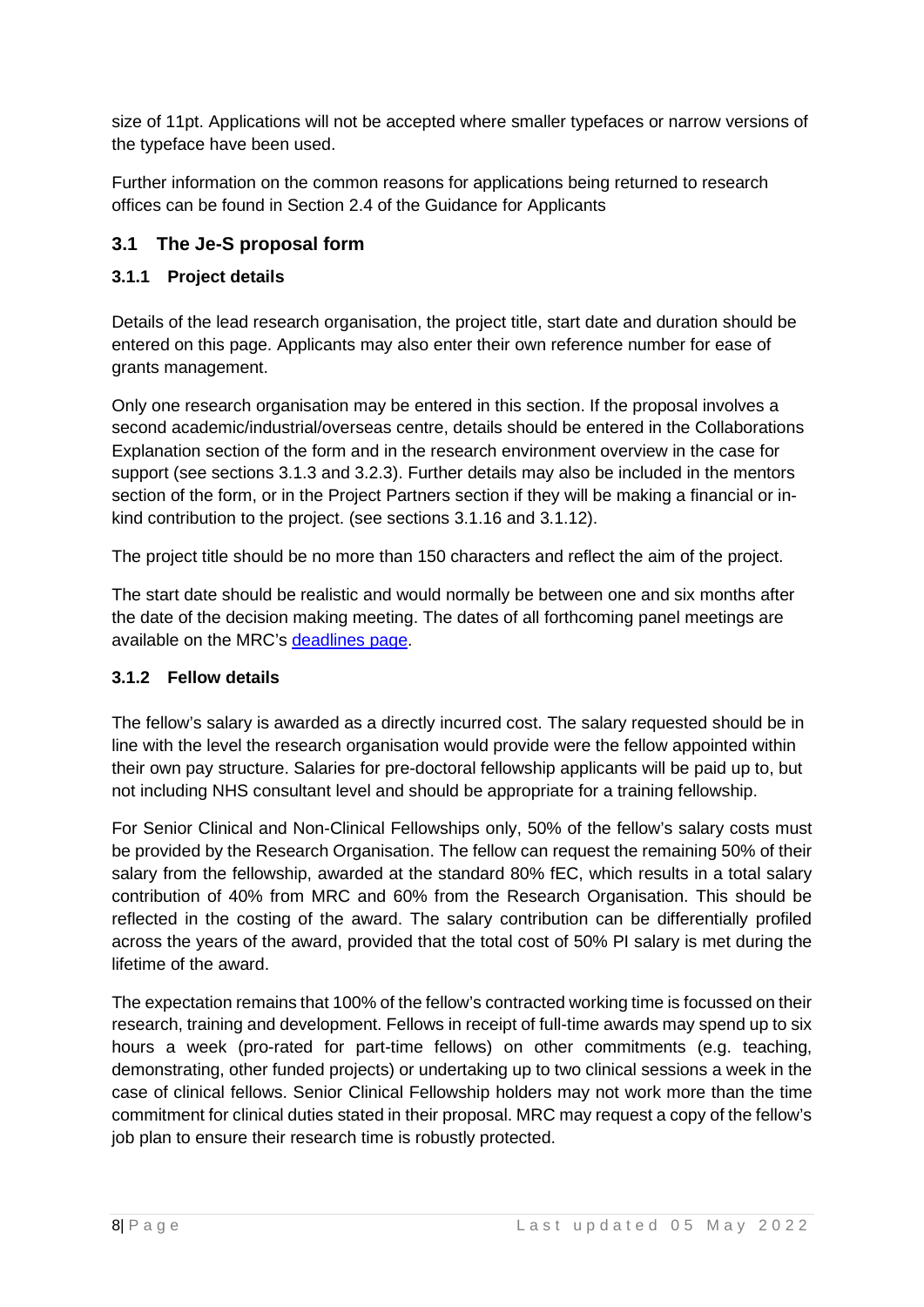The total salary requested should be calculated to include provision for anticipated salary increments and promotions, such that the salary at the end of the award is in line with the research organisation's career structure for a researcher with equivalent experience. Salary increments should exclude indexation as this is calculated post-award. Once the grant is awarded **no** additional requests can be made for supplementary salary costs.

The **Qualifications and Experience** section must be completed and should include any relevant qualifications, the type and duration of any fellowships previously or currently held, and any research degrees (e.g. MPhil/MD/PhD) obtained or for which the applicant is already registered. Clinical Research Training Fellowship applicants must indicate if they are already registered for a research degree, including the type of degree, registration date and percentage of time dedicated if registered part-time in order to demonstrate they meet the criteria detailed in section [2.4.](#page-6-2) Applicants already registered for a degree must include a letter from their postgraduate research office confirming the date and terms of registration which should be attached to the application as a letter of support.

In the **Research Experience** section applicants should specify the post-doc research experience they have to date, clearly demonstrating how their research experience matches that of the relevant career stage in the [applicant skills and experience table.](http://www.mrc.ac.uk/skills-careers/applicant-skills-and-experience/)

Applicant employment history should not be entered here, but should be entered in a CV attachment instead (see section [3.2.1\)](#page-19-3).

#### <span id="page-11-0"></span>**3.1.3 Objectives**

The Objectives section comprises three sub-sections; **Objectives**, **Career Intentions**, and **Collaborations Explanation**. The sections have character limits of 4000, 4000 and 2000, respectively, including spaces and returns.

The **Objectives** section should summarise the project's aims and may also illustrate links with the Career Intentions and the Technical Summary sections.

Applicants should indicate the reasons for applying for the fellowship in the **Career Intentions** section (see [MRC vision for fellowship support\)](http://www.mrc.ac.uk/skills-careers/fellowships/) and outline their short- and longterm research and career intentions. In the case of medically qualified applicants this section should include details of how they will balance their research and clinical commitments and plans for the completion of specialist training. Applicants should detail how they meet the [skills and experience](http://www.mrc.ac.uk/skills-careers/applicant-skills-and-experience/) required for a given scheme throughout the proposal and should particularly be addressed in the **Research Experience** section (see [3.1.2\)](#page-10-2) and the applicant's **CV**,

The **Collaborations Explanation** section should highlight any significant national and international collaborations, both commercial and academic. Plans to spend time at a second academic organisation or industrial partner should be outlined in this section. A letter of support from each collaborator indicating their willingness to support the project in the manner described in this section must be submitted with the application. Collaborators' CVs are not required and should not be uploaded.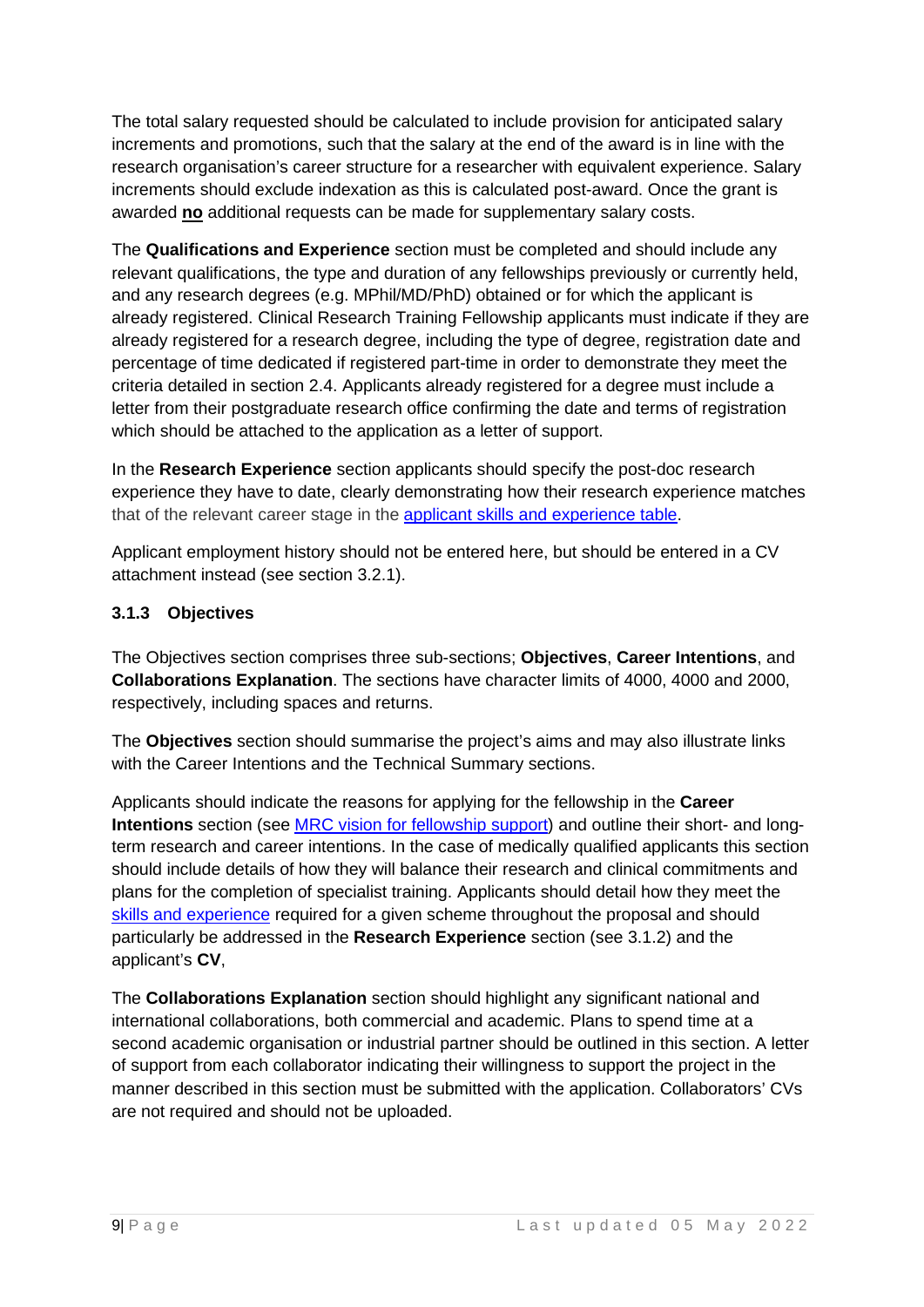#### <span id="page-12-0"></span>**3.1.4 Summary and technical summary**

Sharing information and knowledge about MRC's research portfolio is central to the Council's mission and consequently the Summary and Technical Summary of MRC awards are published. During the preparation of these sections, applicants should bear in mind that they will subsequently be publicly available, along with the applicant's name and institution, if the application is successful.

The **Summary** section should be used to provide a plain English summary of the research proposed in language that can be understood by a non-academic audience, explaining the context of the research, its aims and objectives, and its potential applications and benefits. The section is limited to 4000 characters, including spaces.

The **Technical Summary** should comprise a scientific abstract of the proposed research, detailing the aims, objectives, methodology, scientific and medical opportunities of the study. The section is limited to 2000 characters, including spaces and returns.

#### <span id="page-12-1"></span>**3.1.5 Academic beneficiaries**

This section should summarise how the proposed research will contribute to knowledge, both within the UK and globally. This should include how the research will benefit other researchers in the field, identify academic beneficiaries in other disciplines and outline how the results of the proposed research will be disseminated to these beneficiaries. The section is limited to 4000 characters, including spaces and returns.

#### <span id="page-12-2"></span>**3.1.6 Communications plan**

Plans should be outlined for engagement, communication about the research and dissemination of its outcomes with the research community and, where appropriate, with potentially interested wider audiences. The MRC attaches great importance to the communication of research findings both within and beyond the academic community. The section is limited to 4000 characters, including spaces and returns.

#### <span id="page-12-3"></span>**3.1.7 Other support**

List any funding received in the last three years, including details of the project title, funder, amount, duration and whether the funding has been awarded or is under consideration. Only funding secured by the applicant as principal or co-investigator should be listed; supervisors and sponsors awards should not be included.

Fellowship applications may be considered simultaneously by certain funders. Please refer to section [2.8](#page-8-0) for details.

Contributions from project partners should not be entered here. See section [3.1.12](#page-17-0) for guidance on project partners.

#### <span id="page-12-4"></span>**3.1.8 Related proposals**

If the proposal is a continuation or resubmission of a previous application, provide details of the previous submission in this section. For resubmissions a brief (<100 characters) reason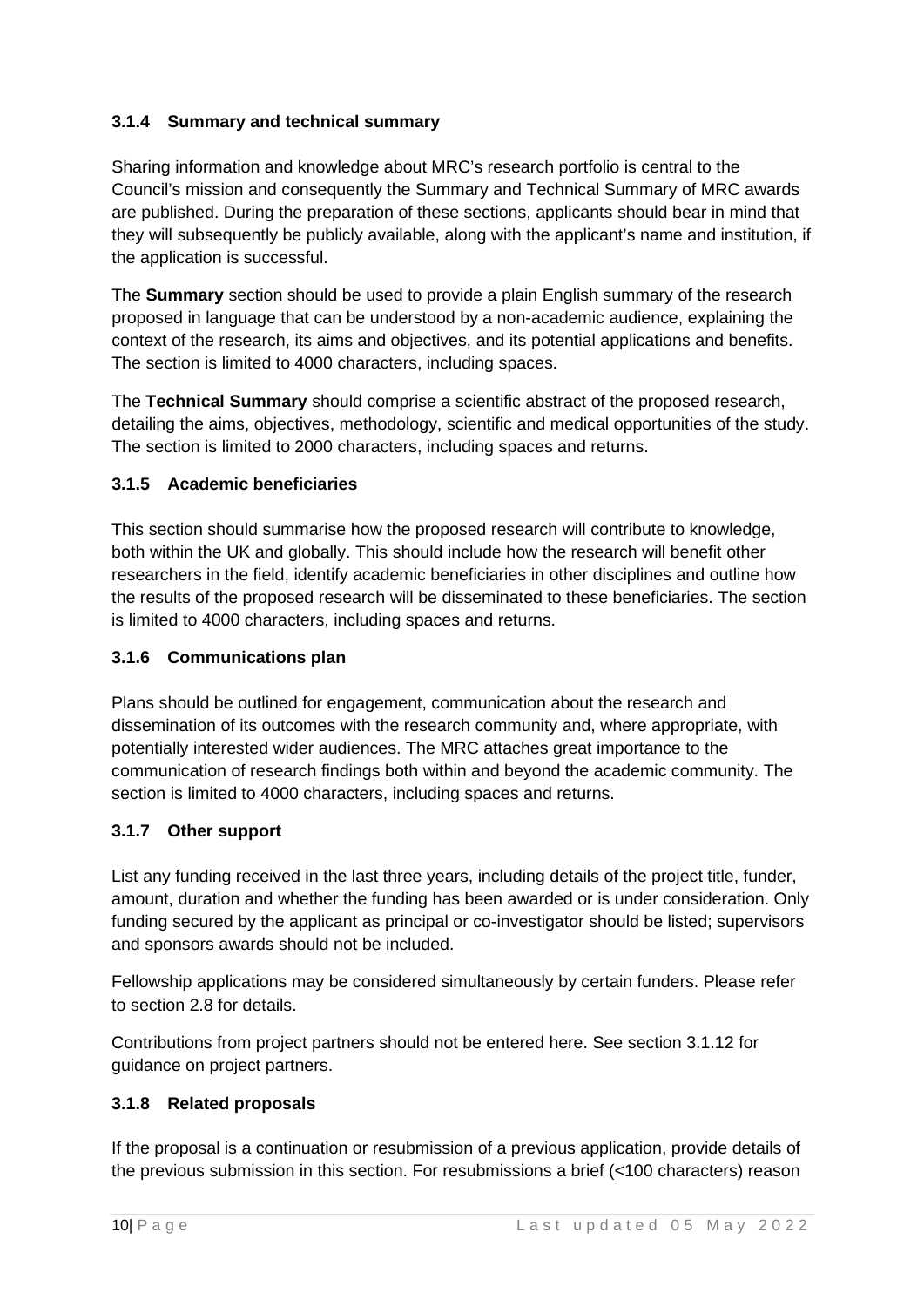for resubmitting the proposal may be included. A more detailed description of the amendments since the original submission may be included in the cover letter. Section [2.9](#page-8-1) summarises the eligibility considerations relating to resubmissions.

## <span id="page-13-0"></span>**3.1.9 Staff**

Co-investigators are not permitted in fellowships applications. Where required (and if the terms of the fellowship allow) support for researchers, technicians and other staff may be requested. Support for students may not be requested.

Clinical Research Training Fellowship applicants should not request staff costs. In exceptional circumstances where the delivery of the project requires the incurrence of additional staff costs, these must be requested within the £20,000 per annum Research Training Support Grant (RTSG) and the need for additional staff must be fully detailed in the justification of resources (section [3.2.4\)](#page-22-0).

The salary requested for each member of staff should reflect the full anticipated cost during the lifetime of the award, including any anticipated promotions and salary increments to ensure that the costs requested are as accurate as possible. Indexation should not be included as this is calculated post-award. Once the grant is awarded, no additional requests can be made for supplementary salary costs. CVs should be attached to the application for any named researchers; named technicians and other staff do not need to provide a CV.

Sponsors and supervisors are not expected to request funds to support their time as part of a post-doctoral fellow's application. In exceptional circumstances this may be appropriate; if requested, their contribution to the project should be detailed in the justification of resources and the request should not exceed 5% of their time (or a total of 5% FTE across all sponsor/supervisors if more than one is named). The associated cost should be entered as a directly allocated researcher cost. Clinical Research Training Fellowship applicants may request costs to support supervisors' time or PhD fees but not both. In either case the request must be within the £20,000 per annum limit (see section [3.1.10.2](#page-14-1) for details).

Staff may be entered as directly incurred and directly allocated. The salary of any staff whose contribution to the project can be supported by an auditable record for the duration of the fellowship should be requested as directly incurred. Any directly incurred staff (whether full or part-time) who are not contracted to work 100% of their time on the fellowship project will be required to maintain timesheets or project records for auditing purposes. Funding for staff whose time will not be exclusively dedicated to the project and whose contribution will not be supported by an auditable record should be entered as directly allocated.

Fellows planning to spend time at a second centre overseas may request support for 100% of the cost associated with any overseas staff salaries. Please refer to section 33 of the [Guidance for Applicants](mailto:Guidance%20for%20Applicants) and contact [RFPD@mrc.ukri.org](mailto:RFPD@mrc.ukri.org) for advice on requesting exceptional costs.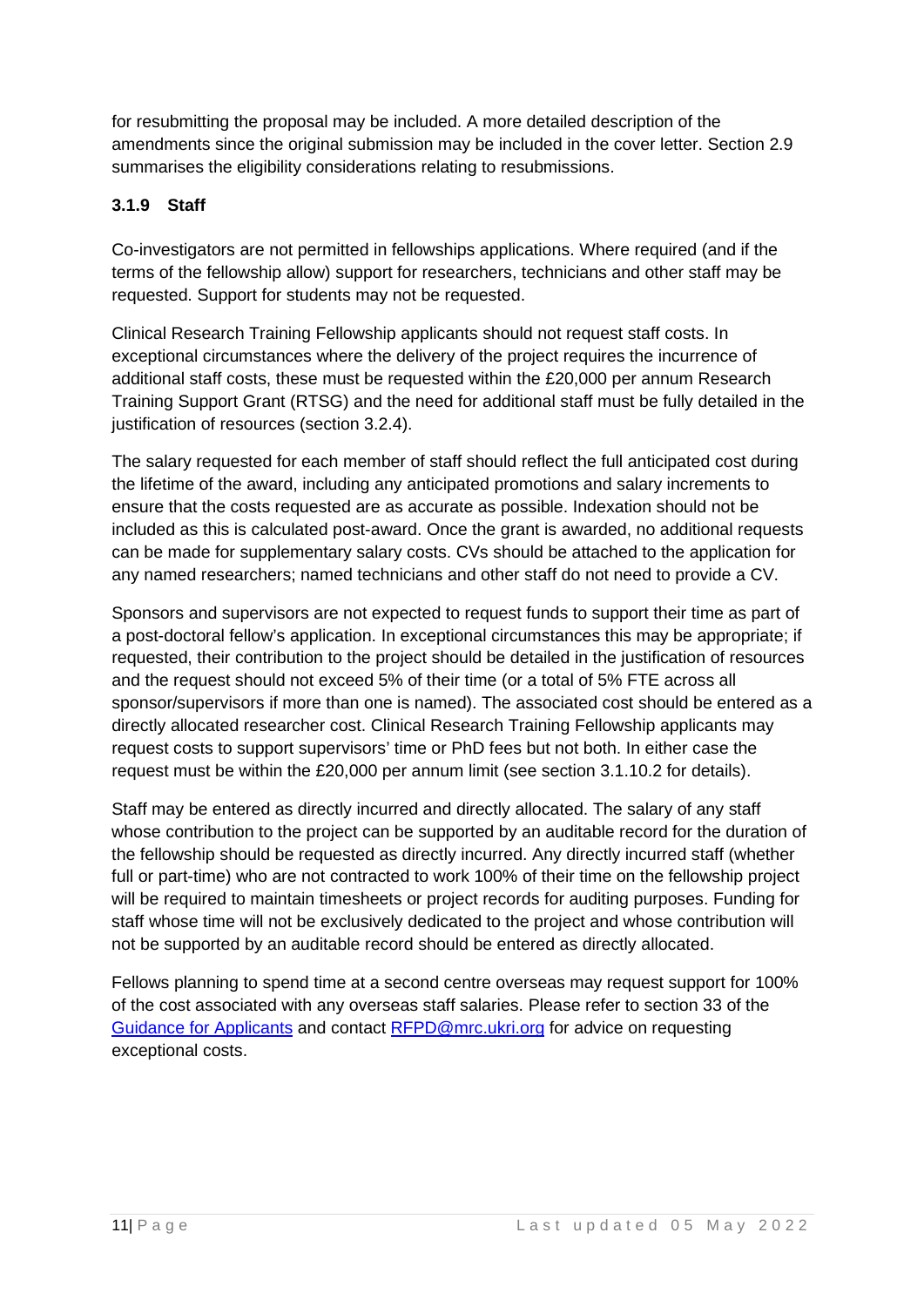#### <span id="page-14-0"></span>**3.1.10 Resources**

#### **3.1.10.1 Full Economic Costing for Fellowships**

All research grant proposals and post-doctoral fellowship applications are costed on the basis of Full Economic Costs (FEC), with the exception of pre-doctoral Clinical Research Training Fellowships (see Section [3.1.10.2\)](#page-14-1). If a grant is awarded the MRC will provide funding at a rate of 80% of the FEC and the research organisation(s) must agree to fund the balance of the FEC for the project from other resources. Fellows planning to spend time at a second centre overseas may request support for 100% of the costs associated with any overseas research and staff salaries. Please refer to section 33 of the [Guidance for](http://www.mrc.ac.uk/documents/pdf/guidance-for-applicants-and-award-holders/)  [Applicants](http://www.mrc.ac.uk/documents/pdf/guidance-for-applicants-and-award-holders/) and contact [RFPD@mrc.ukri.org](mailto:RFPD@mrc.ukri.org) for advice on requesting exceptional costs.

Universities and other Higher Education Institutes (HEIs) will use Transparent Approach to Costing (TRAC) methodology to calculate FEC. Other research organisations can apply for full economic costs provided that the methodology they adopt has been validated by the Research Councils as appropriate and robust.

#### <span id="page-14-1"></span>**3.1.10.2 Pre-doctoral Clinical Research Training Fellowships**

Pre-doctoral Clinical Research Training Fellowships comprise support for the fellow's salary plus funding of up to £20,000 per annum. This may be used to support the costs of the project, including consumables, travel costs, and PhD fees. Since April 2013, publication costs may not be requested.

Pre-doctoral fellowships are not subject to Full Economic Costing (FEC). Estates and Indirect Costs are therefore not payable, and awards are made at 100% of the requested funding.

Certain costs may be requested in addition to the £20,000 per annum:

- the costs incurred by undertaking training at an overseas centre/second UK centre/industry placement (see section [2.3\)](#page-6-1).
- the purchase and maintenance costs of animals. Any other related costs, such as project license costs, consumables, or other experimental costs must be requested within the £20,000 per annum limit.
- costs for healthy volunteer studies not supported by local clinical research networks.

Only these costs can be applied for above the £20,000 per annum limit. Proposals requesting costs outside these limits will not be considered.

There is no limit to the funding that can be requested to meet these costs, but requests should be reasonable and explained in the justification of resources attachment. The former type should be clearly noted as '2<sup>nd</sup> centre costs' in the Resources section of the application form.

#### **3.1.10.3 Travel and subsistence**

Funds for travel and subsistence for the fellow and any staff working on the project, including any overseas costs, should be entered in this section. The cost and destination of each travel item should be entered in the form and should be justified in the Justification of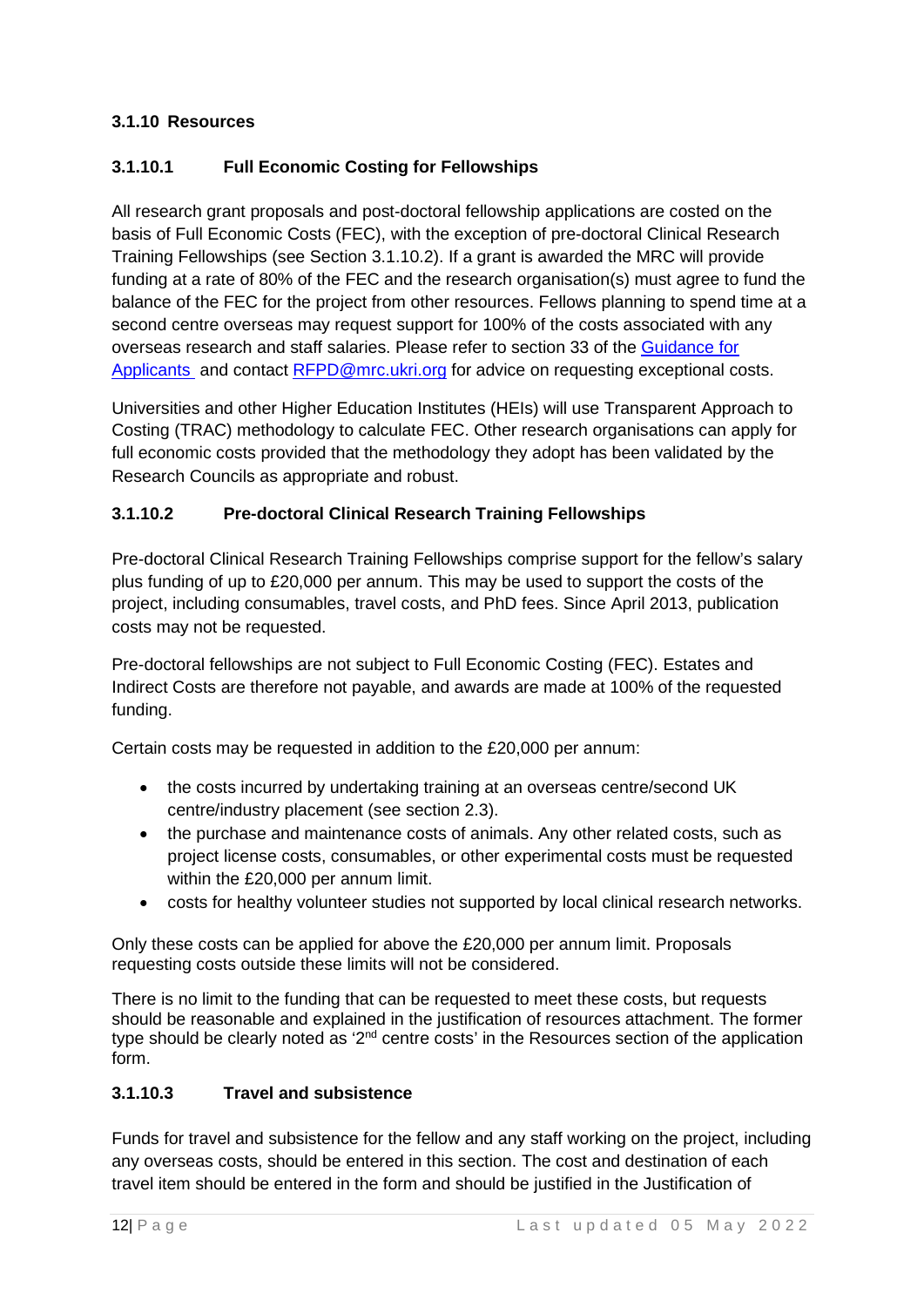Resources. All costs associated with a placement at an overseas centre, second UK research organisation or industry partner should be labelled '2<sup>nd</sup> centre cost' within the description in the Destination and Purpose field.

All travel must occur between the start and end date of the award and should be costed by the most suitable and economical means at current prices with no allowance for inflation. Subsistence rates, both UK and overseas, should be those applicable within the host research organisation.

If the project includes a period overseas of six months or more, costs for fares, baggage, medical insurance and rent of reasonable accommodation should be included and an overseas living allowance may be requested. In general a request of up to 11% of the Fellow's salary is considered a reasonable contribution towards the cost of living overseas. Travel costs for a spouse and/or children may be requested if the fellow intends to spend over six months abroad and their family will accompany them for the whole period.

# **3.1.10.4 Equipment**

Any item over £10,000 (including VAT) should be requested as an equipment cost. Please refer to the [Guidance](http://www.mrc.ac.uk/documents/pdf/guidance-for-applicants-and-award-holders/) [for Applicants](http://www.mrc.ac.uk/documents/pdf/guidance-for-applicants-and-award-holders/) for full details about what should be included in this section.

#### **3.1.10.5 Other directly incurred and directly allocated costs**

Any item less that £10,000 (including VAT) is classed as a consumable. Consumables explicitly identifiable as arising from the conduct of a project should be entered as directly incurred other costs. Any costs arising from resources used by the project that are shared by other activities should be entered as directly allocated other costs.

Applicants may no longer request funds for publication costs. These are now funded by Research Councils UK by means of a block grant to eligible research organisations. Please refer to section 3.7 of the Guidance [for Applicants](http://www.mrc.ac.uk/documents/pdf/guidance-for-applicants-and-award-holders/) for further information.

NHS costs should be entered as directly incurred other costs. See section 3.5 of the [Guidance](http://www.mrc.ac.uk/documents/pdf/guidance-for-applicants-and-award-holders/) [for Applicants](http://www.mrc.ac.uk/documents/pdf/guidance-for-applicants-and-award-holders/) for further details.

If the fellow plans to undertake a placement at an overseas centre, second UK research organisation or industrial partner, any associated costs should be labeled as '2<sup>nd</sup> centre costs' in the Description field. If the Fellow plans to spend six months or more at an overseas research organisation, the associated research costs may be requested and in most cases will be paid at 100%. Please refer to section 3.2.5 of the [Guidance for Applicants](http://www.mrc.ac.uk/documents/pdf/guidance-for-applicants-and-award-holders/) and contact [RFPD@mrc.ukri.org](mailto:RFPD@mrc.ukri.org) for advice on requesting exceptional costs.

#### **3.1.10.6 Research facilities/existing equipment**

This section should identify any funds charged to the project to access shared research facilities and equipment. Items entered under this heading will require their use, but not the associated cost, to be justified in the justification of resources (see section [3.2.4\)](#page-22-0).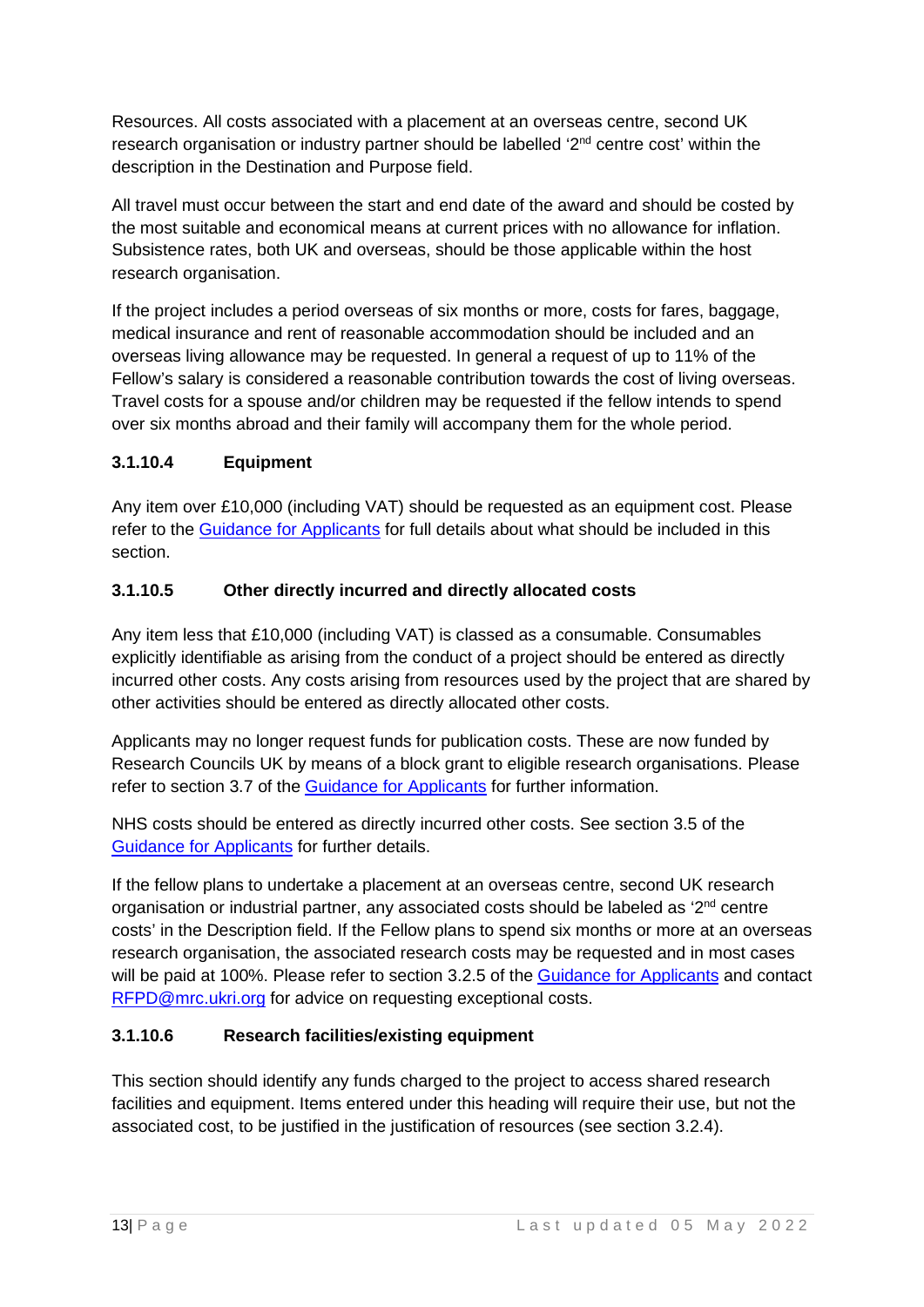#### **3.1.10.7 Animal costs**

The costs associated with the purchase, breeding and maintenance of each species of animal used should be entered in this section. The Animal Research and Animal Species sections of the form must be completed if the proposal uses animals (see section [3.1.15\)](#page-18-1).

#### **3.1.10.8 Research council facilities**

This section should be completed if the project requires access to facilities supported by the Research Councils. A drop-down list of facilities is included in the Je-S form. The applicant should confirm prior to submitting the proposal that the establishment is able to provide the required facilities.

#### <span id="page-16-0"></span>**3.1.11 Estates and indirect costs**

Estates and indirect costs will be calculated by the research organisation and the agreed rates can be obtained from their finance department or research office. The costs should be entered as single annual figures ( $E$  total pa for the project) and do not need to be justified in the justification of resources.

Those research organisations which have not developed their own rates should use the default rates which can be found at: [www.ukri.org/about-us/policies-and-standards/funding](http://www.ukri.org/about-us/policies-and-standards/funding-assurance-programme/)[assurance-programme/](http://www.ukri.org/about-us/policies-and-standards/funding-assurance-programme/)

**Estate costs** may include building and premises costs, basic services and utilities, lease/rent rates, insurance, cleaning/porters/security/safety costs, staff facilities, and any clerical staff and equipment maintenance not already included as either a directly incurred or directly allocated cost.

**Indirect costs** are non-specific costs charged across all projects based on estimates that are not otherwise included as directly allocated costs. They may include general office and basic laboratory consumables, library services/learning resources, typing/secretarial support, finance, personnel, public relations and departmental services, central and distributed computing and the cost of capital employed (including redundancy). The costs of ethics reviews and infrastructure technicians can be included under this heading.

#### **Estates and indirect costs at second centres**

If the fellow plans to spend time during their fellowship at a second UK centre, overseas, or undertaking an industrial placement estates and indirect costs will continue to be payable to the lead research organisation if this period is less than six months (per absence).

For a period of six months or more, indirect costs will continue to be paid to the lead research organisation. Estates costs will not be payable to the lead research organisation for the period of the fellow's placement, however a contribution to the second centre's costs may be requested as described below, and the total figure for estates costs requested should be adjusted accordingly. The MRC will not make direct payments to the second centre, either in the UK or overseas; this must be arranged through the lead research organisation.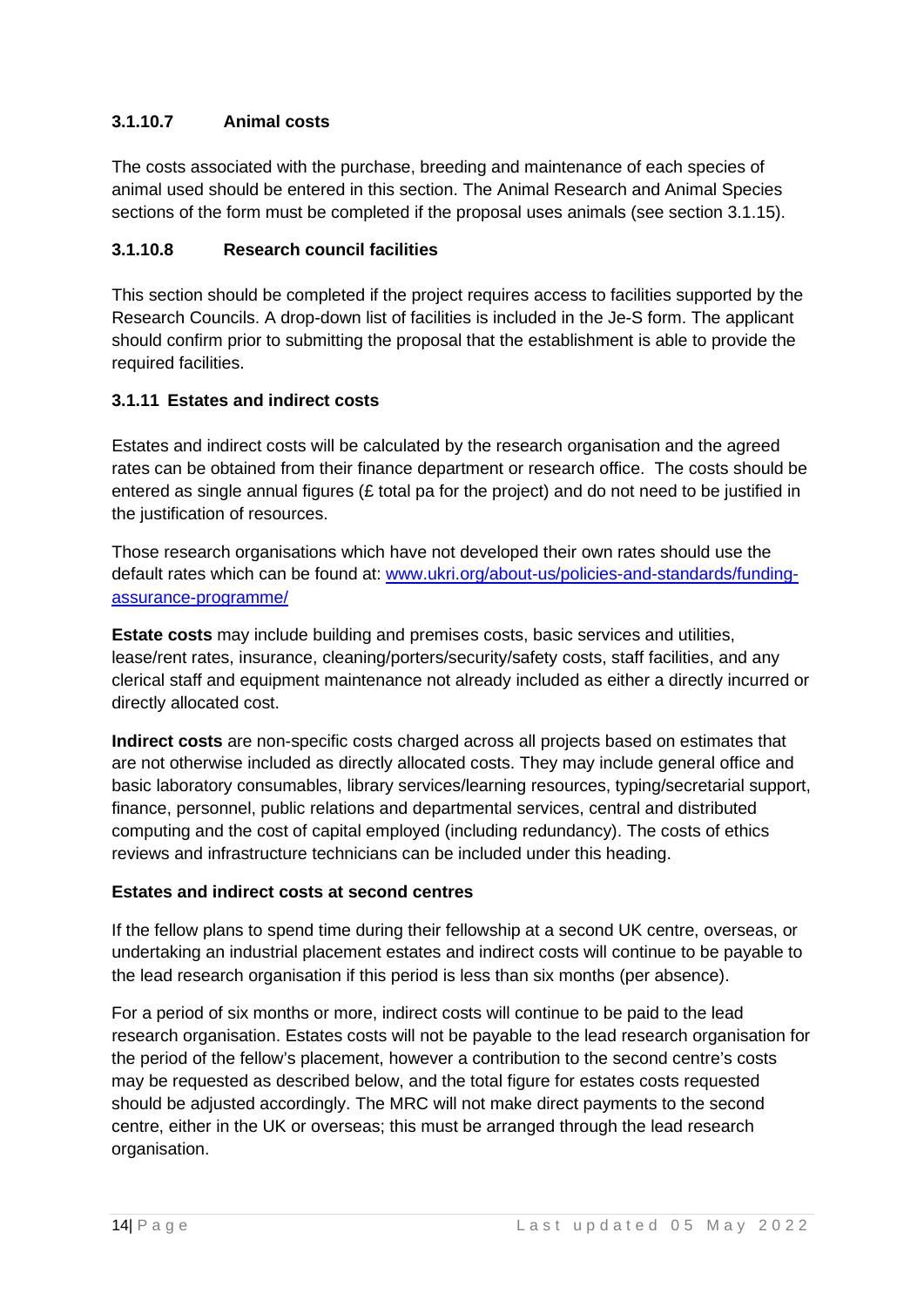If the fellow plans to spend six months or more at a second UK research organisation, the lead research organisation should request estates costs on behalf of the second centre for the duration of the fellow's training period there at the second centre's agreed rates for estate costs.

If the fellow plans to spend six months or more at an overseas centre a contribution to the centre's estates and indirect costs can be requested as directly incurred other costs. These can be requested at 100% (contact RFPD@mrc.ukri.org for advice on requesting exceptional costs). The estates and indirect costs associated with overseas locally employed research staff in developing countries may also be requested as other directly incurred costs at 100%.

#### <span id="page-17-0"></span>**3.1.12 Project partners**

Details of any collaborating researchers or organisations (other than the lead research organisation) that will make specific contributions to the project should be listed in this section. The organisations may be from the UK or overseas, and the contributions may be financial or in-kind. In-kind contributions may include staff time, access to equipment, sites or facilities, or the provision of data, software or materials. The financial value of the contribution should be included on the Je-S form. Where the input is important to the project but has no significant financial value, a nominal sum of £1 may be entered as the value of the contribution.

Each project partner should provide a letter of support which must be on headed paper, dated and signed and which should confirm the organisation's commitment to the proposed project, detail the nature of the collaboration and the value of the project partner's contribution, and identify the relevance and possible benefits of the proposed work to the project partner.

Where the project partner (whether an individual or organisation) is responsible for recruitment of people as research participants and/or providing human tissue, then list them as a project partner on the proposal form and enter a nominal sum of £1 for the value of the contribution. Details should be included in the case for support and a letter of support must be attached to the application which includes the following information:

- That the project partner has agreed to recruit the participants/provide tissue
- That what is being supplied is suitable for the research being undertaken
- That the quantity of tissue (where relevant) being supplied is suitable, but not excessive for achieving meaningful results

Where the project partner is industrial, please refer to section 3.2.9 for further guidance.

#### <span id="page-17-1"></span>**3.1.13 Sponsors**

The Sponsors section must be completed for **all** fellowship applications.

In the case of pre-doctoral fellowships this section should be completed by the applicant's supervisor(s) and each supervisor must also complete the supervisor CV template and attach this to the application.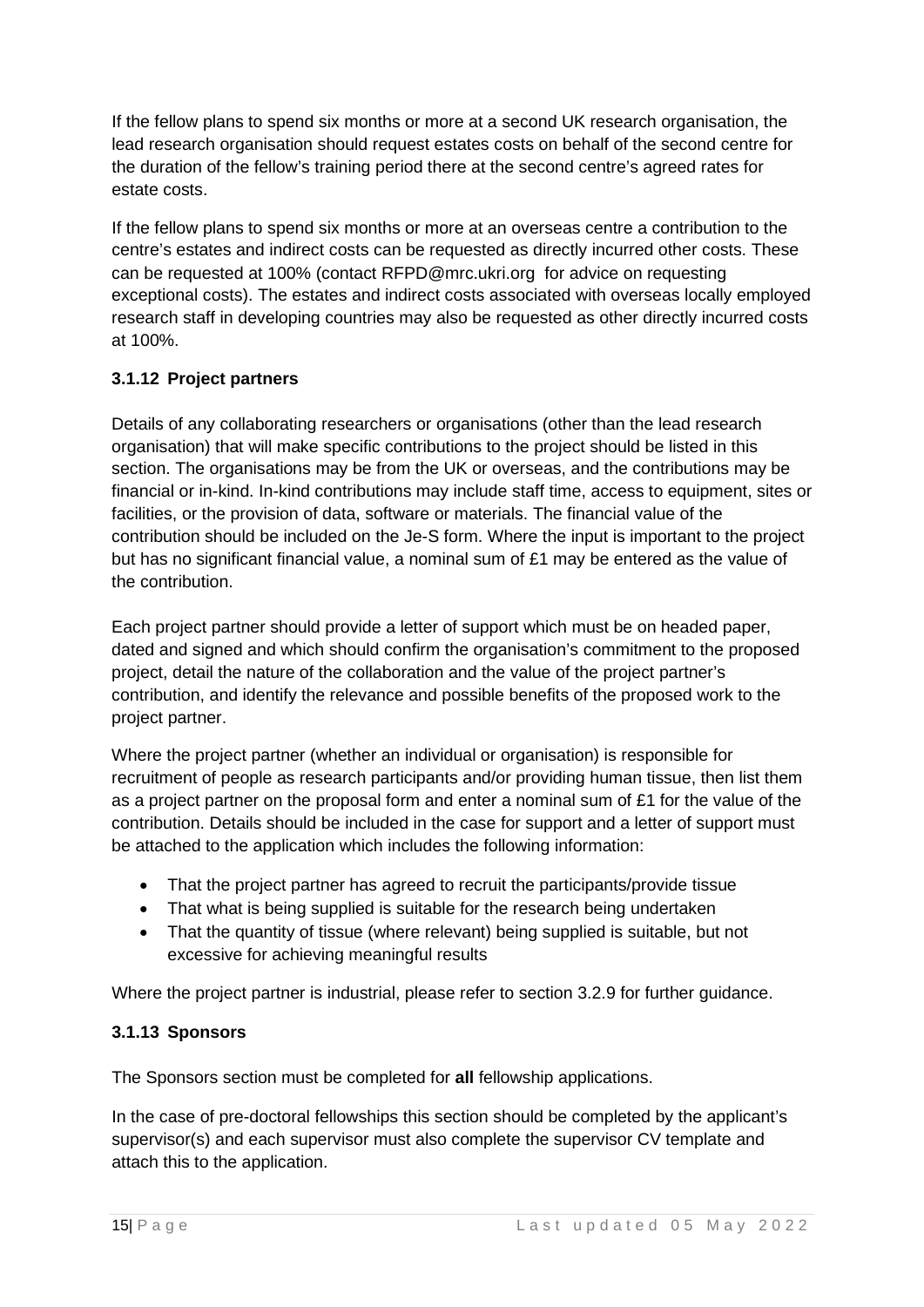For post-doctoral fellowships this section should be completed by at least one senior member of the department who has academic responsibility for the fellow. In this case the sponsor is not expected to fulfil a supervisory role during the award, but act as a supporter for the application. The sponsor should have expertise in the scientific area of the application and will act as guarantor for the quality of the proposed research, suitability of the candidate and level of training and development the department will provide.

An entry should be included for each sponsor, detailing:

- The sponsor's name
- In what capacity they have known the applicant (250 character limit)
- How long they have known the applicant
- Their views on the applicant's scientific ability and suitability for the fellowship scheme for which they are applying (3000 character limit)
- The number of academic staff in the proposed department.
- Details of the support, training and skills that the department will provide, including an overview of how the candidate's research area fits within the department's priorities (4000 character limit)

All sponsors can be set up as an Editor with View and Edit Rights so they can complete their own details if required. The applicant should ensure sufficient time is allowed for the sponsor(s) to complete their parts of the form before the submission deadline.

#### <span id="page-18-0"></span>**3.1.14 Classifications**

The classification sub-sections should be completed to indicate the type of fellowship application, the applicant's clinical speciality and sub-specialty (non-clinicians should select 'Not Applicable'), whether the project involves the development of technology for clinical use, the research setting, and whether the project will use human biological samples or stem cells.

#### <span id="page-18-1"></span>**3.1.15 Ethical information**

The Ethical Information sub-sections should be completed to give details of any human participation, research using animals, genetic and biological risk, and ethical committee approvals required. Section 5 of the [Guidance](http://www.mrc.ac.uk/documents/pdf/guidance-for-applicants-and-award-holders/) [for Applicants](http://www.mrc.ac.uk/documents/pdf/guidance-for-applicants-and-award-holders/) provides further guidance on this section of the Je-S form.

Applications that include the use of animals should be prepared after careful consultation of Section 4 of the [Guidance for Applicants](http://www.mrc.ac.uk/documents/pdf/guidance-for-applicants-and-award-holders/) to understand the information that must be included when describing the experimental design and planned analyses.

Applicants for clinical fellowship schemes must also complete the 'Honorary Clinical Contract and Clinical Details' section.

• Applicants who are not clinically qualified should answer 'No' to the question 'Would an Honorary Clinical Contract be sought?' and enter 'NA' or '0' in the subsequent required fields.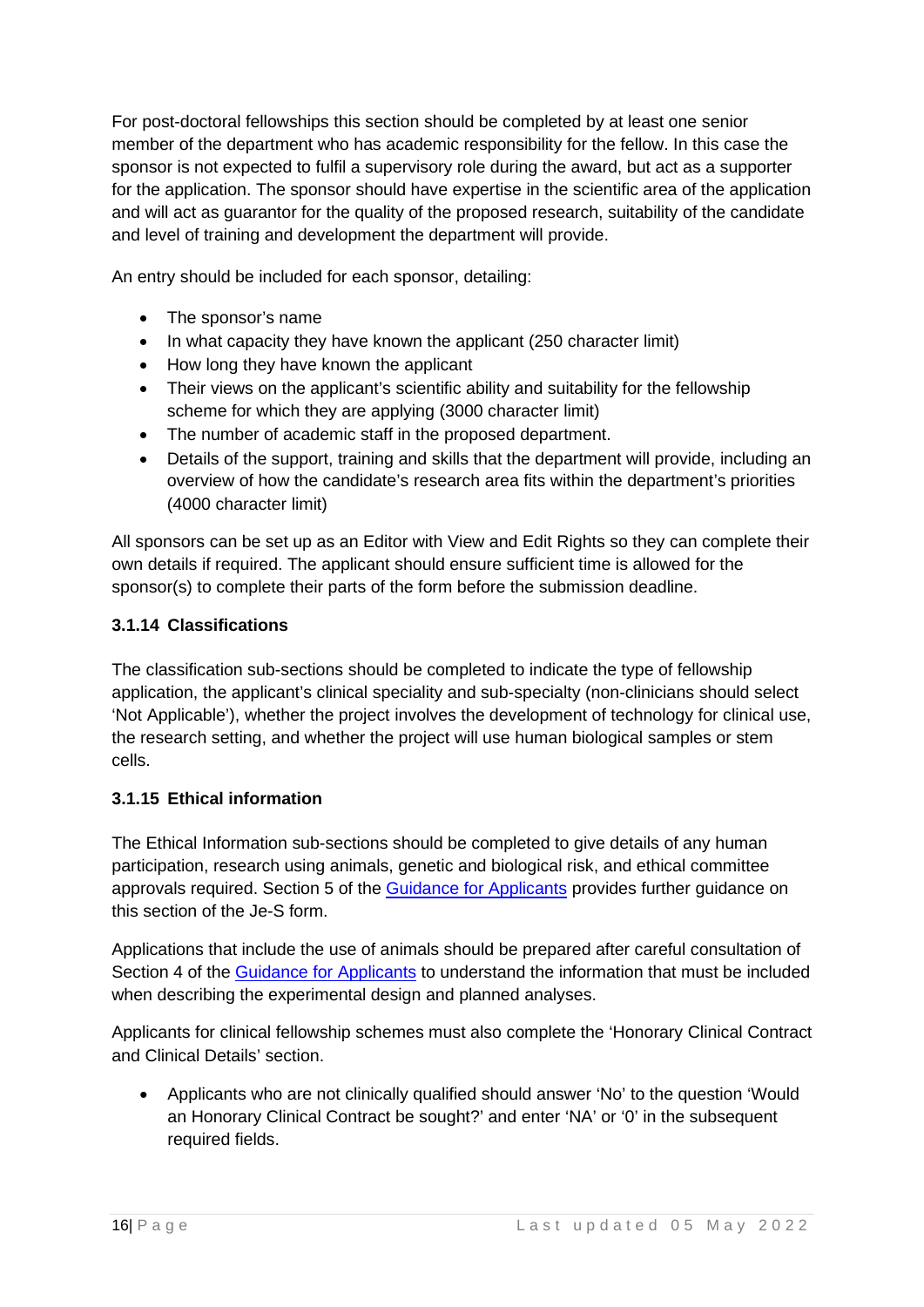• Clinically qualified applicants (including doctors, nurses, midwives, and allied health professionals) should indicate what level of HCC they will seek or their reasons for not seeking one, using the fields to outline how they plan to maintain their clinical skills during the tenure of the award. Applicants are also required to detail the number of 'Clinical Sessions/Programme Activities' they are planning to undertake per week during the duration of the Fellowship, the percentage of their time they propose to spend on clinical work and what percentage of that time will be directly relevant to their research project. As described in section [2.2,](#page-6-0) clinical applicants are able to spend up to 2 sessions a week on clinical duties as part of a full time award.

Applicants for the Career Development Award or Senior Non-clinical fellowship schemes are not required to complete the HCC section and it is not included in the forms for these schemes.

#### <span id="page-19-0"></span>**3.1.16 Mentors**

A mentor is someone who provides independent career advice and is distinct from a sponsor or supervisor. Where a mentor is listed on the application a letter of support should be included detailing the support they will provide. A mentor's time cannot be included in the costings for the proposal.

#### <span id="page-19-1"></span>**3.1.17 Reviewers**

Up to three independent reviewers can be nominated in this section. Nominated reviewers should be experts in the research field and/or be able to provide an expert view on the value and benefits of the research proposal to users. Reviewers should not be nominated from research organisations connected to the proposal or where any possible conflict of interest may arise.

#### <span id="page-19-2"></span>**3.2 Attachments**

All attachments should be completed in a sans-serif typeface (Arial or equivalent, not Arial Narrow) and font size of 11 point, with a minimum of 2cm margins. Applications will not be accepted where smaller or narrow typefaces have been used.

#### <span id="page-19-3"></span>**3.2.1 CV**

The applicant and any named researchers should submit a CV. Applicants should use the CV template available [here.](http://www.mrc.ac.uk/documents/doc/fellowship-cv-template/) No other CVs should be submitted unless you are applying for a Clinical Research Training Fellowship (CRTF), in which case the CRTF [supervisor CV](http://www.mrc.ac.uk/documents/doc/crtf-supervisor-cv-template/)  [template](http://www.mrc.ac.uk/documents/doc/crtf-supervisor-cv-template/) should be completed also. CVs may be a maximum of two sides of A4.

Details of sponsors or supervisors should be included in the Sponsors' section of the form and they should not submit a CV except if applying to the Clinical Research Training Fellowship (as detailed above) or in exceptional cases where salary support is requested. In this case they should complete the Sponsors' section of the form and attach a CV.

The CV should outline the employment history. It should state the applicant's current research organisation and salary and include details of any [career breaks,](http://www.mrc.ac.uk/skills-careers/additional-career-support/flexible-working-policies/) specifying the duration of any breaks in months. A summary should be given of formal training and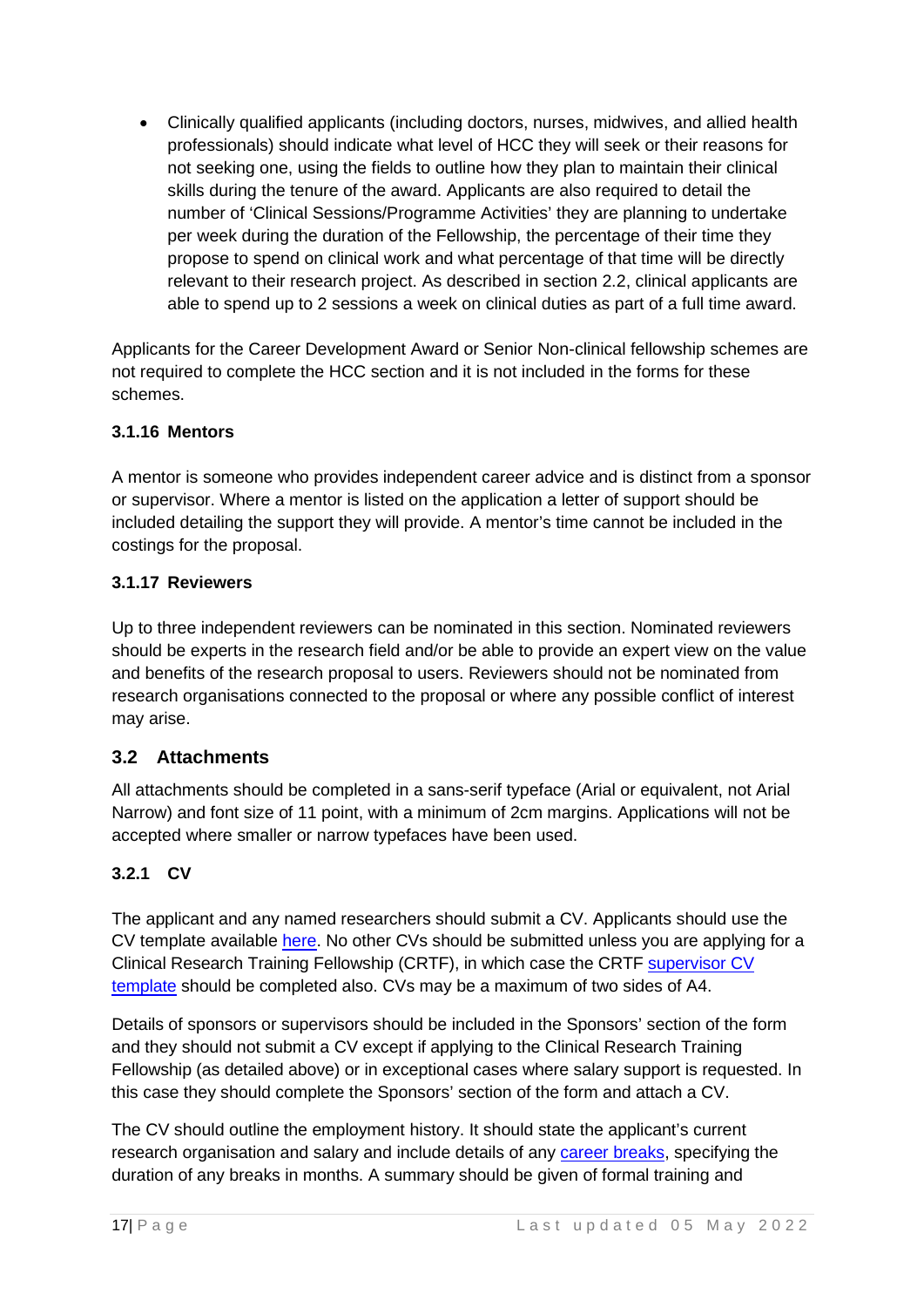qualifications, including any training and qualification being undertaken at the time of submission, and any prizes and memberships of professional bodies should be noted.

Applicants for pre-doctoral fellowships who are registered for a higher degree must provide a letter from their postgraduate office confirming their registration date and the percentage of time for which they are registered.

#### <span id="page-20-0"></span>**3.2.2 List of publications**

The applicant's recent publications should be included as a separate 'List of Publications' attachment, which may be a maximum of 1 page of A4.

#### <span id="page-20-1"></span>**3.2.3 Case for support**

The Case for Support should summarise:

- Importance: explain the need for research in this area and the rationale for the particular lines of research planned.
- Research Plan: describe the aims and objectives of the proposed research. Give details of the general experimental approaches, study designs, and techniques you will use. It is not necessary to describe each experiment, but enough detail must be given to show why the research is likely to be competitive in its field.
	- o Highlight plans which are particularly original or unique.
	- o Describe all human studies and animal experiments.
	- o Explain how new techniques or particularly difficult or risky studies will be tackled, and outline alternative approaches should these fail.
	- o Identify where access to facilities or resources will be required. Give sufficient detail to demonstrate the benefit to the project.
- Research Environment and Development Opportunities: detail the specific training and scientific considerations which led to the choice of proposed host department (up to one page). Describe the special features/facilities of the research training environment in the host institution/s. If this is a department where the fellow has been based for a year or more, include details of the reasons for remaining. If the proposal involves a clinical trial please refer specifically to the training arrangements and benefits available/in place in the proposed department.
- Include any details of work that will take place as part of the proposed fellowship at a second UK or overseas centre.
- Key references must be included in the case for support within the specified page limit and may not be uploaded as a separate list of publications attachment. Citations must be in 11 point Arial font and include sufficient information for reviewers to easily locate the articles listed (e.g. First author name et al, Title, Journal. Year, Volume, Pages.) but there is no house style which needs to be followed.

The page limits for the case for support for each fellowship type are as follows: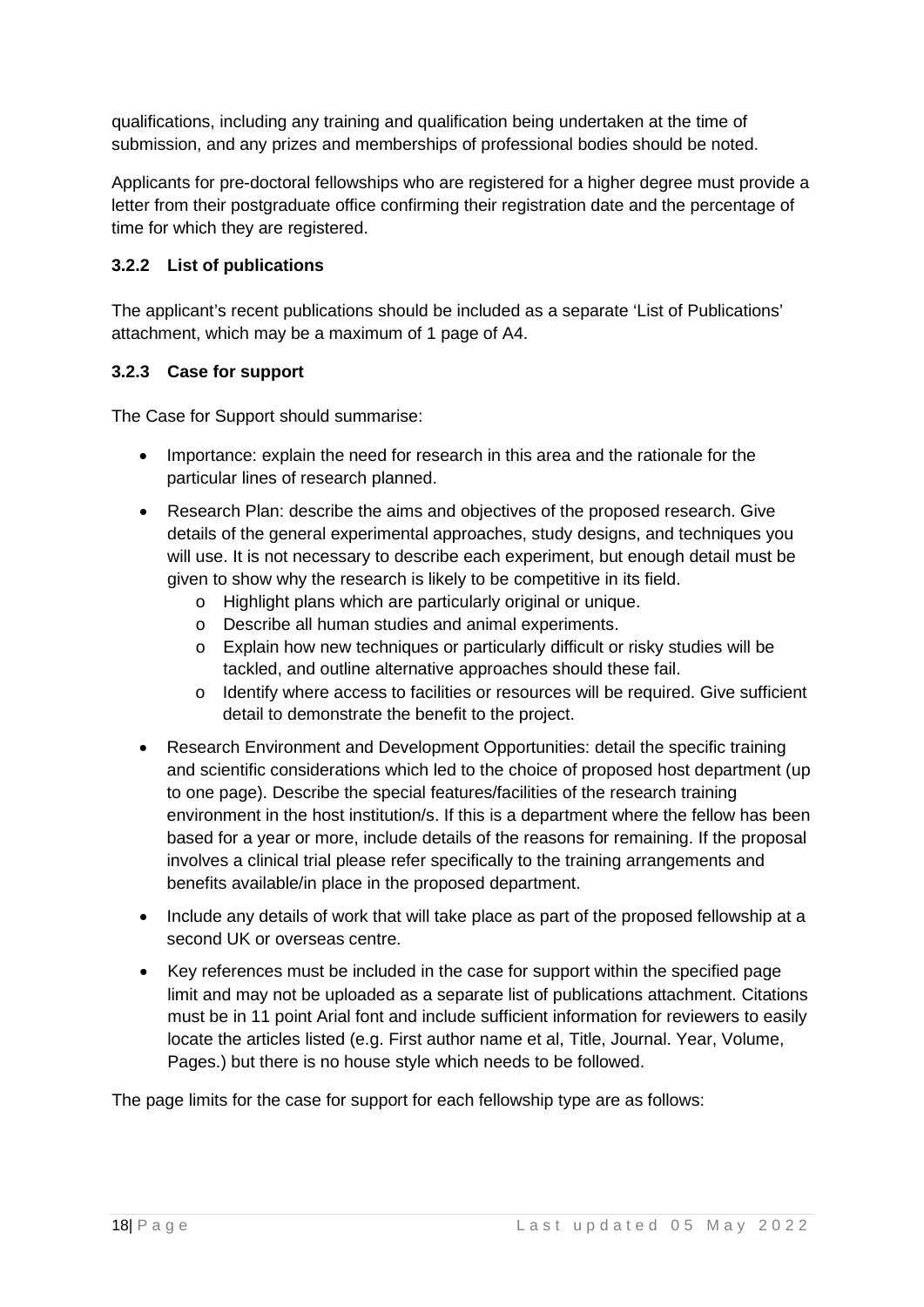| Career stage                      | Scheme                                   | Maximum length<br>$(A4)$ pages) |
|-----------------------------------|------------------------------------------|---------------------------------|
| <b>Training Fellowships:</b>      | <b>Clinical Research Training</b>        | 4                               |
| <b>Training and Consolidation</b> | Fellowship (CRTF)                        |                                 |
| Transition to Independence        | Career Development Award (CDA)           | 6                               |
| Transition to Independence        | Clinician Scientist Fellowship (CSF)     | 5                               |
| <b>Transition to Leadership</b>   | Senior Clinical Fellowship (SCF)         | 8                               |
| <b>Transition to Leadership</b>   | Senior Non-Clinical Fellowship<br>(SNCF) | 12                              |

In general, for Training and Consolidation, Early Career and Transition to Independence fellowships, approximately 25% of the case for support should explain the importance of the project and detail preliminary data, 50% should outline the research plan, and 25% should describe the research environment, development opportunities and key references. For Transition to Leadership fellows, a larger proportion of the case for support should be dedicated to describing the research plan.

#### **3.2.3.1 Case for support: Reproducibility and statistical design (recommended annex)**

A one page annex may be included in addition to the page limits above to provide additional detail of the methodology and experimental design aspects of the proposal (beyond that contained in the main case for support), or if the project includes a clinical trial to provide detail on the trial. This must be included as a clearly marked annex at the end of the main case for support, entitled 'Reproducibility and statistical design annex'.

More detailed guidance is available in section 2.2.3.4 of the Guidance for Applicants, including what **not** to include in the annex.

#### **3.2.3.2 Research disruption caused by COVID-19 pandemic – optional annex**

The purpose of this annex is to provide additional information, of relevance to the application and the research case, when needed to explain specific disruptions to previous or current research caused by the COVID-19 pandemic. For example:

- restricted access to facilities and normal research environment
- impact on research and the production of preliminary data, development of collaborations, loss of research resources, restrictions to research approaches
- impact on publications or other outputs.

An annex to the case for support may be included for this purpose, in addition to the page limits in section 2.2.3.2. Although up to one page is allowed a short summary is preferred. You should not describe general disruptions that all researchers will have experienced or duplicate information presented elsewhere in the application such as in CVs or in a programme grant progress report. Although we expect all researchers to have been affected, this annex is not a requirement.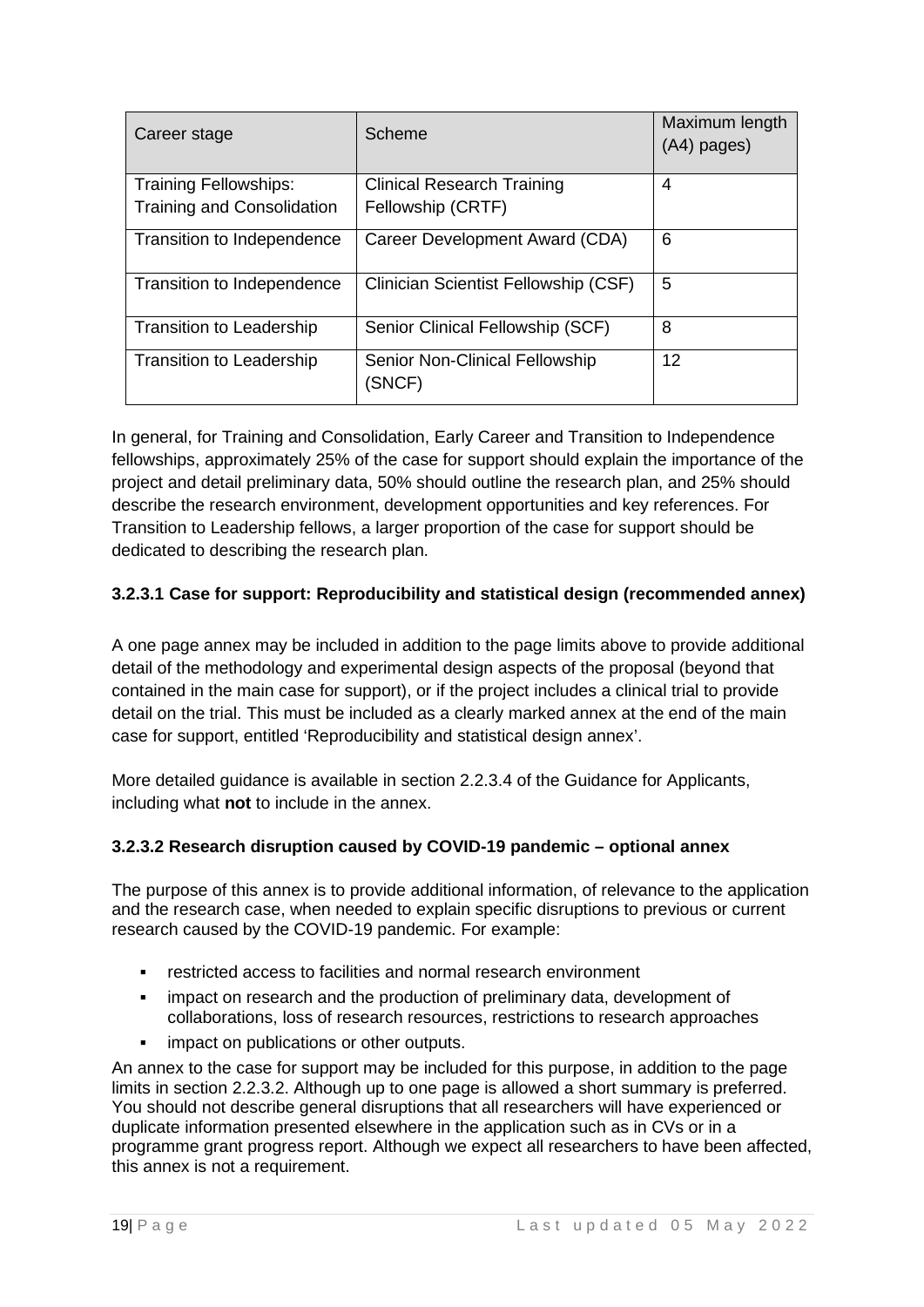This information may be provided as a clearly marked annex at the end of the main case for support, entitled 'COVID-19 research disruption annex' and should not be added as a separate attachment. Standard formatting guidance applies and applications not adhering to these conditions will be returned.

#### <span id="page-22-0"></span>**3.2.4 Justification of resources**

Cross Council guidance on how to write a justification of resources (JoR) is available on the [Je-S Help Pages](https://je-s.rcuk.ac.uk/Handbook/Index.htm) or in section 2.2.4 of the Guidance [for Applicants.](http://www.mrc.ac.uk/documents/pdf/guidance-for-applicants-and-award-holders/)

The role of the JoR is to aid reviewers when assessing proposals so that they can make an informed judgement on whether the resources requested are appropriate for the research proposed. All items requested in the proposal need to be justified in the JoR. The JoR is a mandatory attachment and may be no more than two sides of A4 in 11 point Arial typeface.

#### <span id="page-22-1"></span>**3.2.5 Data management plan**

The Data Management Plan (DMP) is a mandatory attachment and should be submitted on the DMP template available at www.mrc.ac.uk/documents/pdf/data-management-plantemplate/.The DMP should demonstrate how the applicant will meet, or already meets their responsibilities for research data quality. It should refer to any institutional and study data policies, systems and procedures and be regularly reviewed throughout the research cycle.

The maximum length is three sides of A4, though for less complex research the DMP may be as little as a quarter of a page of A4. If any section is not relevant to the proposal 'not applicable' should be entered. More detailed guidance is available in section 2.2.8 of the [Guidance](http://www.mrc.ac.uk/documents/pdf/guidance-for-applicants-and-award-holders/) [for Applicants.](http://www.mrc.ac.uk/documents/pdf/guidance-for-applicants-and-award-holders/)

#### <span id="page-22-2"></span>**3.2.6 Head of Department's supporting statement**

This is a mandatory attachment and must be from the Head of the Department which will host the fellow. In this statement the Head of Department should summarise:

- how long they have known the applicant
- the applicant's [suitability](http://www.mrc.ac.uk/skills-careers/skills-needed-to-win-support/) for an MRC fellowship
- the suitability of the project for the research training and career development of the candidate
- why the centre is appropriate for the work proposed, including the commitments the department will make to mentor and support the fellow

#### <span id="page-22-3"></span>**3.2.7 Letters of support**

All letters of support should be dated, signed and on headed note paper, and a maximum of two sides of A4. The following types of letters of support may be submitted:

**Mentor's supporting statement:** If a mentor is included on your application form a letter of Support from the mentor must be attached detailing the mentoring arrangements.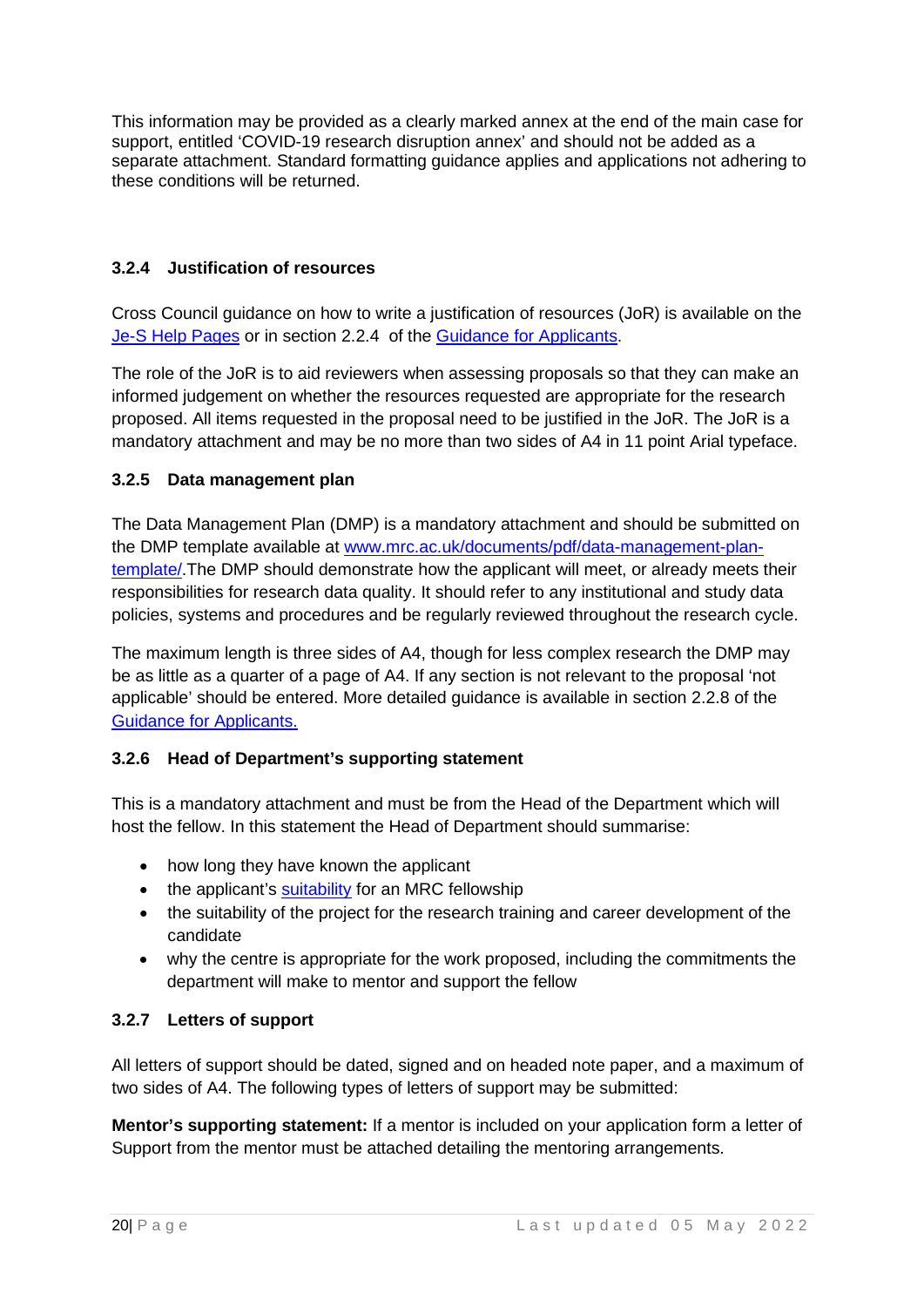**Previous Head of Department's supporting statement**: If you have recently moved department or plan to undertake your fellowship at a different department to your current affiliation, an additional supporting statement should be uploaded from your previous/current Head of Department.

**Second centre's supporting statement:** A supporting statement from the industrial partner or second research organisation Head of Department should be included if a second centre is involved in the fellowship.

**Project partners and collaborators' supporting statements:** Project partners should provide a letter of support as detailed in section [3.1.12](#page-17-0) of this guidance. Collaborators may provide letters of support to indicate the time and resources they are prepared to commit where these are critical to the project. If a partner or collaborator will be providing clinical samples for the project the letter should confirm their willingness to provide the samples and that they have the appropriate ethical approval to cover the proposed research (see section [3.1.12\)](#page-17-0).

**Degree registration:** Applicants for pre-doctoral fellowships who are registered for a higher degree must provide a letter from their postgraduate office confirming their registration date and the percentage of time for which they are registered.

**Support for NHS costs:** Projects that will incur NHS costs will need to complete a Schedule of Events Cost Attribution Template (SoECAT) to be eligible for the National Institute for Health Research (NIHR) portfolio and the support it provides. This should be PDF'd and uploaded as a letter of support.This change came into effect on 1 October 2018. See section 3.5 of the [Guidance](http://www.mrc.ac.uk/documents/pdf/guidance-for-applicants-and-award-holders/) [for Applicants](http://www.mrc.ac.uk/documents/pdf/guidance-for-applicants-and-award-holders/) for full details.

#### <span id="page-23-0"></span>**3.2.8 Cover letter**

A covering letter may be included as part of an application. It should be no more than 2 x A4 pages using 11 point Arial. The covering letter may be used to cover details such as Conflicts of Interest, names of conflicted experts who should not be used as referees and if the application is a resubmission, details of how this application differs from that submitted previously. It MUST NOT be used to cover anything which should be included in the Proposal Form, Case for Support or other required attachments.

# <span id="page-23-1"></span>**3.2.9 MRC Industrial Collaboration Agreement (MICA) and MRC Industry Collaboration Framework (ICF)**

For research proposals involving a collaboration with one or more industrial partners (contributing either in cash or in kind), applicants must refer to **[MRC](https://www.ukri.org/councils/mrc/guidance-for-applicants/types-of-funding-we-offer/mrc-industry-collaboration-agreement/)  [Industry Collaborative Agreements \(MICAs\)](https://www.ukri.org/councils/mrc/guidance-for-applicants/types-of-funding-we-offer/mrc-industry-collaboration-agreement/)** for calls opening before 27 April 2022 or the **[Industry Collaboration Framework \(ICF\)](https://www.ukri.org/councils/mrc/guidance-for-applicants/types-of-funding-we-offer/mrc-industry-collaboration-framework-icf/)** for calls opening after 27 April 2022.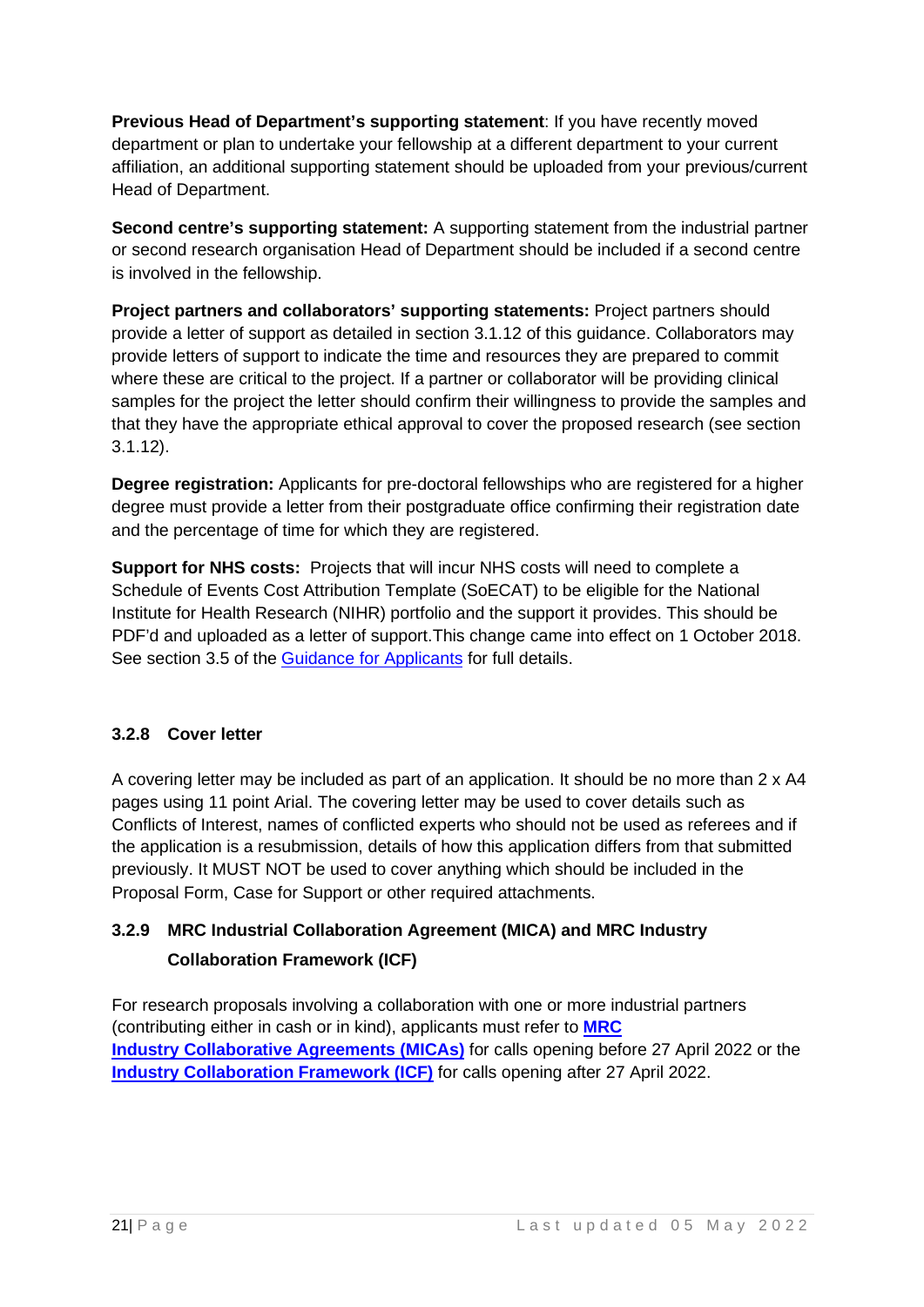# <span id="page-24-0"></span>**4 Post award considerations**

## <span id="page-24-1"></span>**4.1 Resources and opportunities**

Any enquiries relating to fellowships may be directed to [fellows@mrc.ukri.org](mailto:fellows@mrc.ukri.org)

#### <span id="page-24-2"></span>**4.1.1 AMS mentorship scheme**

Early Career and Transition to Independence MRC fellows are eligible to join the Academy of Medical Sciences (AMS) established mentorship scheme. This unique programme provides one-to-one mentoring by Academy fellows and offers a range of career development opportunities for biomedical researchers across the career grades. Further details, including events and workshops hosted by the Academy, can be found at www.acmedsci.ac.uk/careers/mentoring-and-careers/. All queries concerning the scheme should be directed to [mentoring@acmedsci.ac.uk.](mailto:mentoring@acmedsci.ac.uk)

#### <span id="page-24-3"></span>**4.1.2 Applying/working on other grants**

In the first half of their fellowship, non-clinical fellows can work as co-investigators or researchers on other grants as long as the total time dedicated to non-fellowship activities (other projects, teaching etc.) is less than six hours a week for full-time fellows (pro rata for part-time fellows) and it does not compromise their fellowship project and training. Clinical fellows may undertake two clinical sessions a week as part of a full-time award, and the total time dedicated to non-fellowship activities including clinical sessions must be less than 20%. If a fellow in the second half of their fellowship wishes to dedicate more time to such nonfellowship activities than the above limits permit, they should contact [fellows@mrc.ukri.org](mailto:fellows@mrc.ukri.org) to request permission prior to making any commitment.

#### <span id="page-24-4"></span>**4.2 Post-award amendments**

Enquiries regarding the following should be sent to [PAA@mrc.ukri.org.](mailto:PAA@mrc.ukri.org) The [MRC website](http://www.mrc.ac.uk/funding/guidance-for-mrc-award-holders/managing-your-award/) guidance on managing your award should be consulted for further information.

#### <span id="page-24-5"></span>**4.2.1 Supplementary salary costs**

#### **4.2.1.1 Maternity/Paternity/Adoption/Parental leave pay**

Fellows (and staff funded 100% of their contracted time by the grant) are entitled to the same maternity, paternity, adoption and parental leave pay as any other employee at the research organisation at which they are employed and MRC will meet any additional costs incurred as a result. See RGC9 of the [Research Council Grant Terms and Conditions.](https://www.ukri.org/funding/information-for-award-holders/grant-terms-and-conditions/)

#### **4.2.1.2 Promotions and pay rises**

The salary requested for each member of staff at the time of application should reflect the full anticipated cost during the lifetime of the award, including any anticipated promotions and salary increments. It is the fellow's and Research Organisation's joint responsibility to ensure that the costs requested are as accurate as possible. Once the grant is awarded, additional requests for supplementary salary costs will not be considered.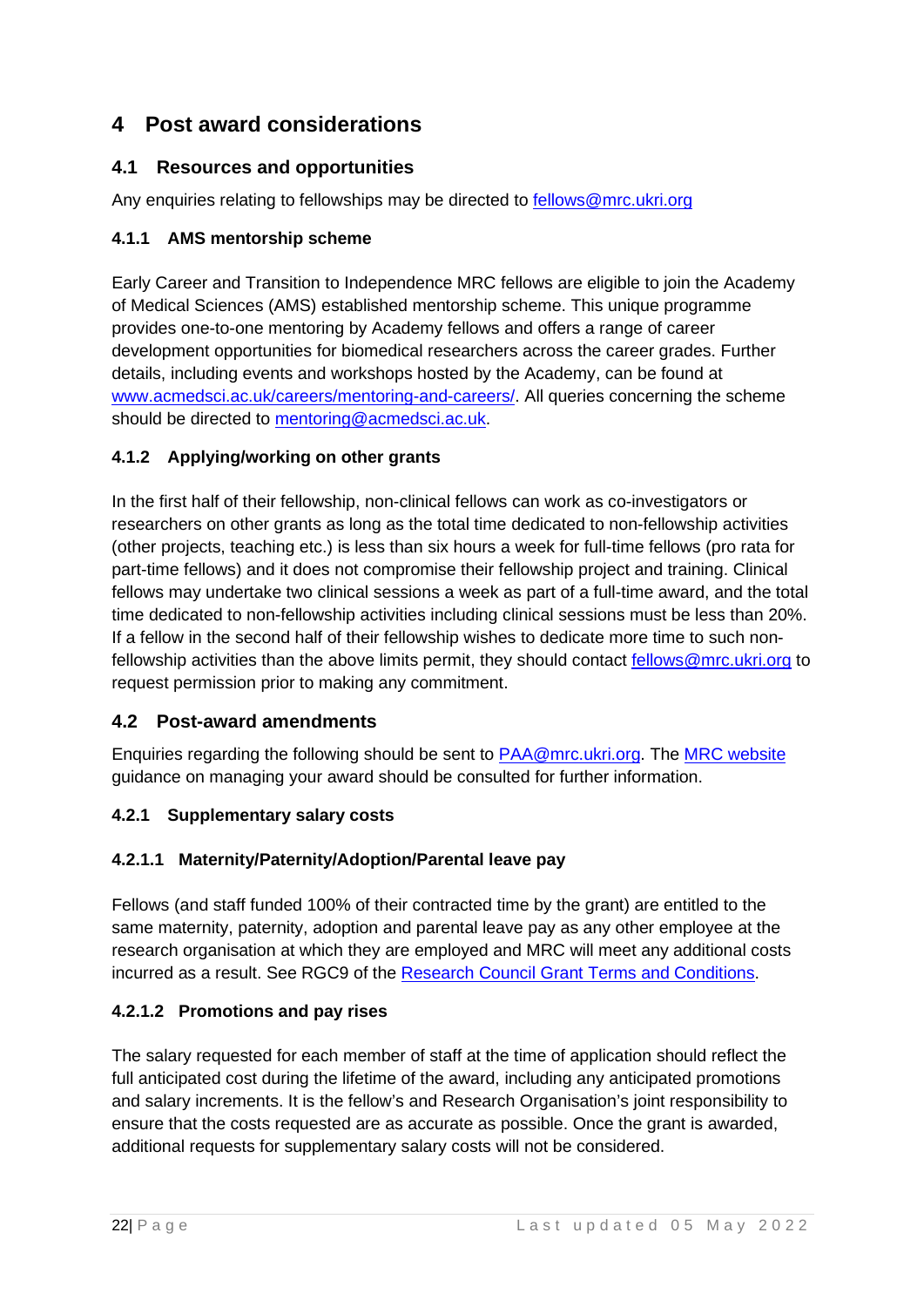#### <span id="page-25-0"></span>**4.2.2 Extensions**

#### **4.2.2.1 Maternity/Paternity/Adoption/Parental extensions**

Fellows requiring leave for any of the above reasons should inform MRC as soon as they know the date on which the leave will commence. If there are no other staff funded under the grant, the fellow should raise a grant maintenance request via [Je-S](https://je-s.rcuk.ac.uk/JeS2WebLoginSite/Login.aspx) for the grant to be suspended. When the fellow returns from their leave, they should inform MRC by submitting a further grant maintenance request to initiate the reactivation and extension of the award. Payments will then recommence and the grant will be extended by the period for which leave was taken.

While a grant is suspended no payments will be made to the research organisation and no expenditure should be incurred in respect to the grant during this period; therefore suspension is only possible if alternative arrangements are made for other staff funded by the grant for the duration of the suspension.

#### **4.2.2.2 Sick leave**

For periods of absence by the fellow (or staff funded 100% of their contracted time by the grant) for 3 months or longer, an extension can be requested via a grant maintenance request on [Je-S.](https://je-s.rcuk.ac.uk/JeS2WebLoginSite/Login.aspx)

#### **4.2.2.3 Non-recruitment of staff**

An extension may be requested to compensate for delays in the recruitment of staff employed on the grant. A Grant Maintenance request should be raised in [Je-S,](https://je-s.rcuk.ac.uk/JeS2WebLoginSite/Login.aspx) and details should be included to demonstrate the impact of the delays on the project and that the Fellow has attempted to mitigate their impact as far as possible.

#### **4.2.2.4 Exceptional circumstances**

Extensions can be requested for exceptional unforeseen delays. A grant maintenance request should be raised via [Je-S,](https://je-s.rcuk.ac.uk/JeS2WebLoginSite/Login.aspx) detailing the impact of the delays on the project and the steps taken to mitigate the delays. Before submitting an exceptional extension fellows should contact MRC at [PAA@mrc.ukri.org](mailto:PAA@mrc.ukri.org) to discuss their circumstances.

#### <span id="page-25-1"></span>**4.2.3 Transfers**

If a fellow wishes to transfer to another research organisation they should notify MRC at [fellows@mrc.ukri.org](mailto:fellows@mrc.ukri.org) to discuss the facilities and support the new research organisation will offer with the relevant Programme Manager. For early-career fellowships, assurance will be required that adequate supervision is in place.

If the organisation the fellow is transferring to is eligible to hold MRC grants and is able to provide a suitable environment a grant maintenance request should be submitted via [Je-S.](https://je-s.rcuk.ac.uk/JeS2WebLoginSite/Login.aspx) The first research organisation will reconcile the grant up to the point of transfer and the remaining funds will be transferred as a new award to the second research organisation, which will then need to accept the award in the normal way. Once the grant has transferred